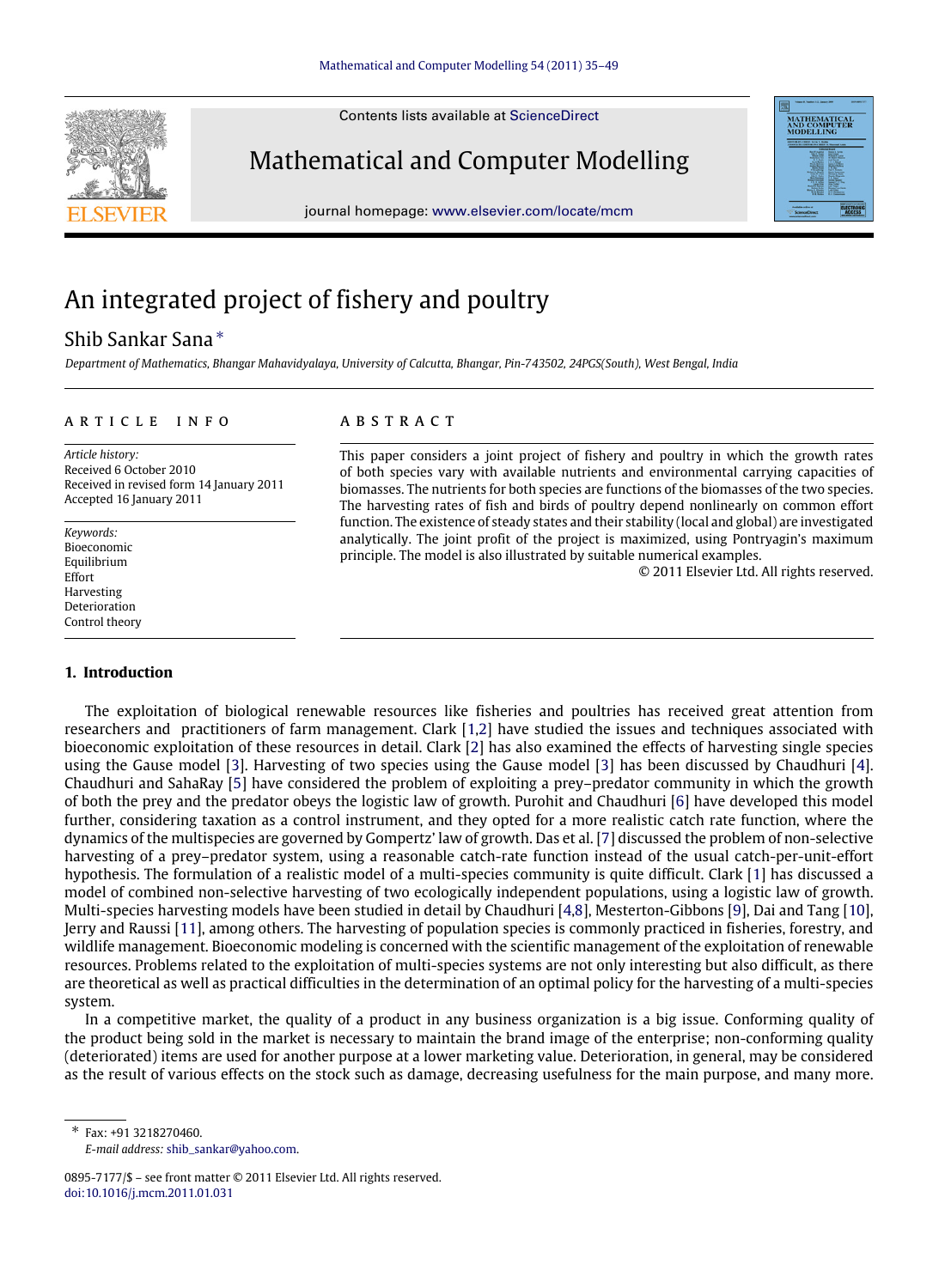Goyal and Giri [\[12\]](#page-13-11) have presented a review of the inventory literature for deteriorating items since the early 1990s. Goyal and Gunasekaran [\[13\]](#page-13-12) developed an integrated production–inventory–marketing model for determining the EPQ (economic production quantity) and EOQ (economic order quantity) for raw materials in a multi-stage production system. This model considered the effect of different marketing policies such as the price per unit product and the advertisement frequency on the demand of a perishable item. Other papers related to this area include those by Wee [\[14](#page-13-13)[,15\]](#page-13-14), Cardenas-Barron [\[16\]](#page-13-15), Goyal and Cardenas-Barron [\[17\]](#page-13-16), Khanra and Chaudhuri [\[18\]](#page-14-0), Sana and Chaudhuri [\[19\]](#page-14-1), Mukhopadhyay et al. [\[20](#page-14-2)[,21\]](#page-14-3), Ghosh and Chaudhuri [\[22\]](#page-14-4), among others.

According to Moore et al. [\[23\]](#page-14-5) and Paudel et al. [\[24\]](#page-14-6), the US produces approximately 8.7 billion broiler chickens annually, which results in 13–26 million metric tons of poultry litter (i.e., excreta, feathers, spilled feed, bedding material, soil and dead birds). It is estimated that nearly 80% of poultry units in the US use antibiotics in the feed [\[25\]](#page-14-7). Nandi et al. [\[26\]](#page-14-8) show that poultry litter contains large amounts of antibiotic-resistant bacteria and resistance genes associated with the use of antibiotics in poultry production. This has raised the concern of environmental dispersal of antibiotic resistance. Poultry litter is generally piled between 1 and 4 m deep and stored in open sheds until it is used in land as a soil amendment. House flies thrive in poultry litter; they participate in the dispersion of antibiotic resistance from poultry houses into the environment [\[27\]](#page-14-9). Synanthropic flies have evolved to live in proximity to humans; they have been found to carry a number of different pathogenic microorganisms, including viruses and bacteria, and they can play a major role in the epidemiology of infections in the human body [\[28–30\]](#page-14-10). Flies may also play an important role in spreading avian influenza. In Japan, researchers captured flies in proximity to broiler facilities during an outbreak of highly pathogenic avian influenza in Kyoto in 2004. The H5N1 influenza virus, carried by flies in the poultry litter, was found in the chickens of the infected poultry farm [\[31\]](#page-14-11). Graham et al. [\[32\]](#page-14-12) investigated whether large-scale broiler poultry production results in many obstacles to biocontainment. Antibiotic-resistant enterococci and staphylococci have been isolated from poultry litter [\[33–35\]](#page-14-13). Furthermore, owing to methods of waste storage at farms, large amounts of fresh and stored poultry litter available outside the poultry houses can also serve as a substrate for the development of fly populations. The fresh poultry litter may be used as a nutrient for fish, which is economically beneficial to the farms as well as for environmental protection.

According to Singholka [\[36\]](#page-14-14) and Michael [\[37\]](#page-14-15), prawns feed on chicken feed, or ground fish flesh mixed with cooked broken rice, beef, hog, etc. Probably much of the supplemental food (broken rice, dead poultry, beef, hog, fish processing waste, prawn processing wastes, snails, etc.) added acts as a fertilizer and increases the biological productivity of the pond as a whole rather than acting as a true prawn feed. Certainly it seems that, particularly in macro brachium culture, much of the pelleted food added is eaten by small fish, which themselves form a source of food for the prawns. Taiganides [\[38\]](#page-14-16) shows that poultry litter is nutrient rich, but there is a great variability in quality at the time of use as fish production input. Fish species play an important role in determining the loading rates of poultry waste when considering its value for fertilization of the pond. The nutrient value of the waste is measured by the rate of nitrogen (dissolved inorganic nitrogen), phosphorous (soluble reactive phosphorous) and dissolved oxygen release. Air-breathing fish, such as clarias catfish, silver-striped catfish and pangasius hypothalmus, can tolerate the highest input levels and they also require extra feed to sustain growth. These fish species are also probably inefficient to take phytoplankton-dominated food web.

Based on the above philosophy, the current study is an attempt to model a combined project of fishery and poultry of birds. It is rational that the deteriorated (non-conforming quality) fish (mainly shrimp and other small fish) are used as a nutrient for the poultry. Conversely, the excreta of birds, dead birds and poultry-processing by-products such as chicken bones, intestines and whole carcasses are used as a nutrient for the fishery, after conversion of poultry litter. Consequently, the nutrients of fishery and poultry are interconnected. Quite often, these are controlled with an outside supply of nutrients. The growth rates of fish and birds in poultry are considered as functions of the available nutrients, volume of on-hand biomass and environmental carrying capacities simultaneously. The firm management also controls the growth rates by breeding species or supplying child species in the firm, if needed.

### **2. Notation**

The following notation is used to develop the model.

- *X*(*t*)—biomass of fish at time *t*.
- *Y*(*t*)—biomass of birds (broiler/duck) at time *t*.
- $\dot{X}(t)$ —the derivative of *X* with respect to time *t*.
- *Y*˙(*t*)—the derivative of *Y* with respect to time *t*.
- *Nx*(*t*)—amount of nutrient at time *t* for fish.
- (κ*x*, κ*y*)—positive constants.
- $N_v(t)$ —amount of nutrient at time *t* for broiler.
- $(L_x, L_y)$ —environmental carrying capacities of  $(X, Y)$ , respectively.
- $(r_x, r_y)$ —biotic potential of  $(X, Y)$ , respectively.
- $\theta_{x}$ —deterioration rate which is a fraction of the on-hand biomass of *X*(*t*); it is a function of *Y*.
- $\theta$ <sub>*y*</sub>—deterioration rate which is a fraction of the on-hand biomass of  $Y(t)$ ; it is a function of *X*.

*E*(*t*)—joint effort function of the project at time *t*.

- $(\beta_x, \beta_y)$  amount of waste per unit mass of  $(X, Y)$ , respectively.
- $(\gamma_x, \gamma_y)$ —food values per unit mass of nutrients of  $(\theta_x X, \theta_y Y)$ , respectively.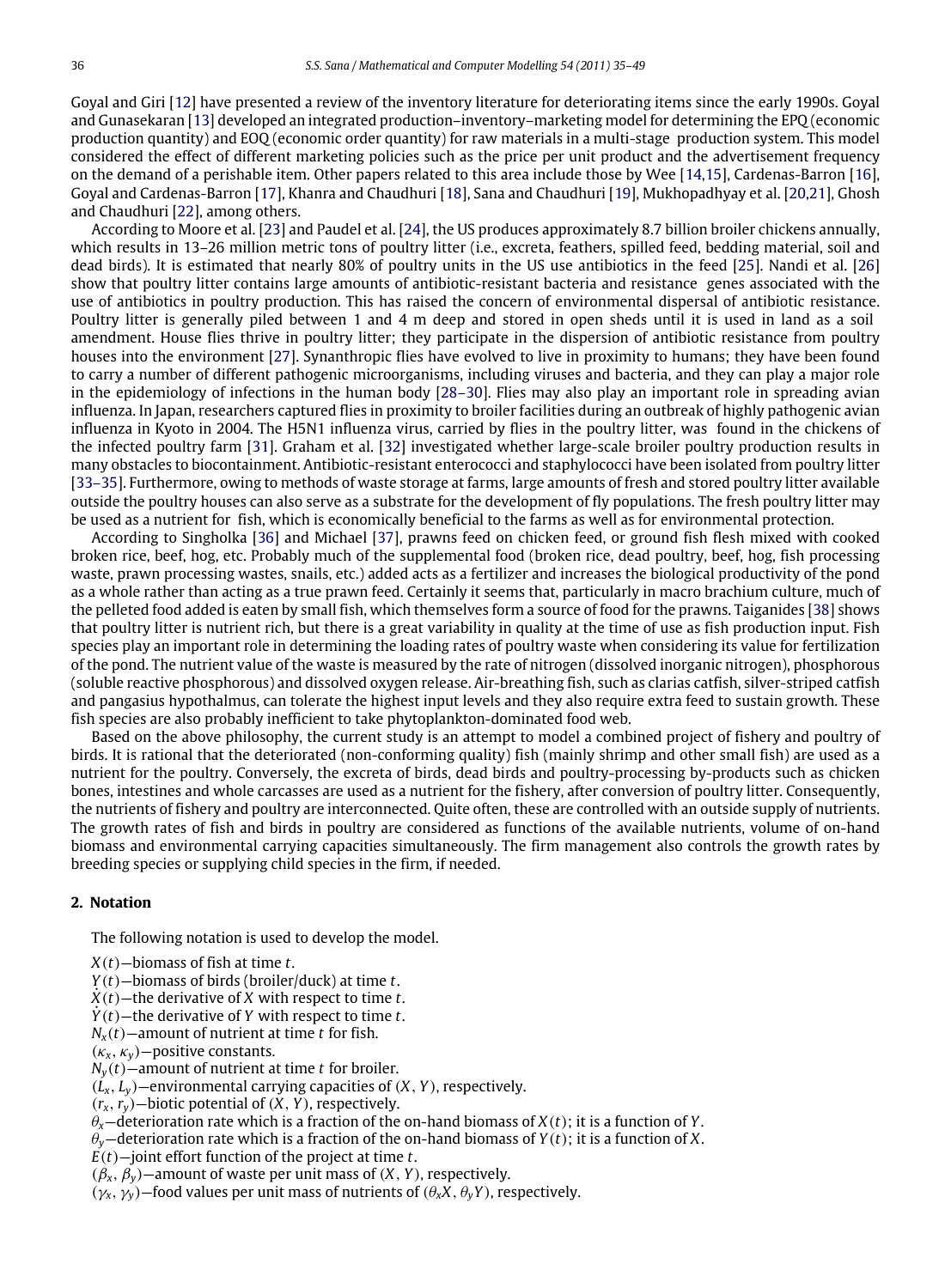<span id="page-2-0"></span>

<span id="page-2-2"></span><span id="page-2-1"></span>**Fig. 1.** Pictorial representation of the project.

(*N*01, *N*02)—supplied nutrients, from outside, per unit biomass of fish and birds of poultry, respectively.

 $(\alpha_x, \alpha_y)$ —conversion factors, both positive, of nutrients from waste by-products of fish processing and poultry waste, respectively.

 $(\tau_x, \tau_y)$ —absorbed nutrients per unit biomass of  $(X, Y)$ , respectively.

 $(C_x, C_y)$ —harvesting coefficients of  $(X, Y)$ .

 $(C_1, C_2)$  – cost of unit mass of supplied nutrients  $(N_{01}, N_{02})$ , respectively.

(*C*3, *C*4)—cost of medicine per unit mass of (*X*, *Y*), respectively.

 $(\xi_x, \xi_y)$  – cost of effort per unit biomass of  $(X, Y)$ , respectively.

*C*(*X*, *Y*)—cost per unit effort.

 $(p_x, p_y)$ —selling price per unit mass of fish and birds of poultry, respectively.

 $\delta = (r - i) - r$  and *i* are rates of interest and inflation per unit currency.

## **3. Formulation of the model**

The model considers a joint project of fishery and poultry. Quite often, the excreta of birds of poultry, dead birds, poultryprocessing by-products and living birds are used as nutrients (food) for fish. Also, deteriorated fish, shrimp and small fish, which have lower market value, are used as nutrients (food) for broilers (see [Fig. 1\)](#page-2-0).

The state of nutrients of (*X*, *Y*) at time *t* is as follows:

$$
N_x(t) = N_{01}X(t) + \alpha_y \beta_y Y(t) + \gamma_y \theta_y Y(t) - \tau_x X(t)
$$
  
=  $N_1 X(t) + \alpha_y \beta_y Y(t) + \gamma_y \theta_y Y(t)$ , where  $N_1 = N_{01} - \tau_x$  (1)

and

$$
N_{y}(t) = N_{02}Y(t) + \alpha_{x}\beta_{x}X(t) + \gamma_{x}\theta_{x}X(t) - \tau_{y}Y(t)
$$
  
=  $N_{2}Y(t) + \alpha_{x}\beta_{x}X(t) + \gamma_{x}\theta_{x}X(t)$ , where  $N_{2} = N_{02} - \tau_{y}$ . (2)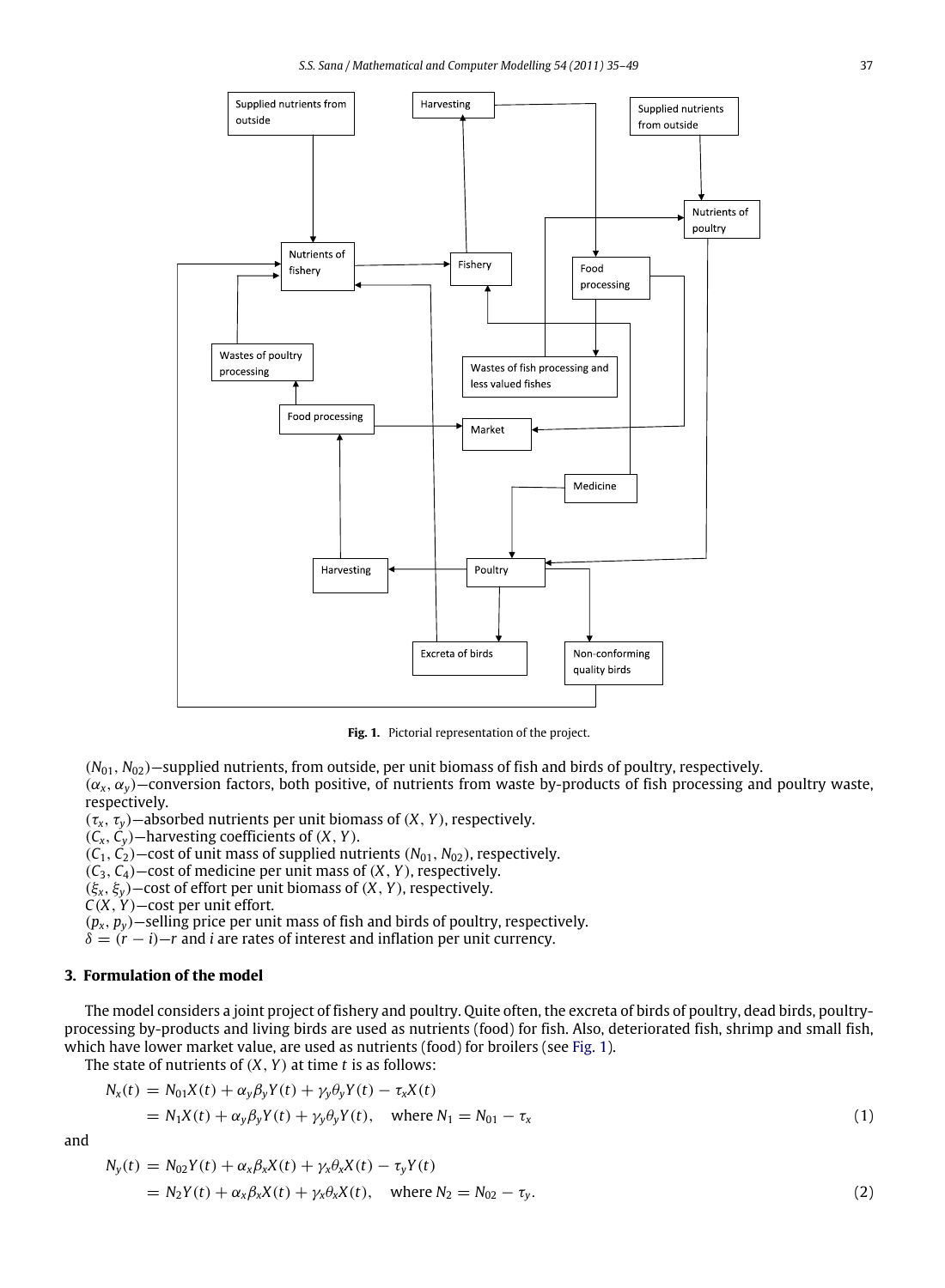Here,  $\theta_y=\left(1-\frac{a_\chi}{a_\chi+X}\right)$  ,  $\theta_x=\left(1-\frac{a_y}{a_y+Y}\right)$  are deteriorated fractions of on-hand stock of species X and Y, respectively, where  $a_x$  and  $a_y$  are positive constants.  $\theta_y$ ( $0 < \theta_y < 1$ ) is an increasing function of *X* because a huge biomass of *X* may be used as a direct nutrient of species *Y*. Similarly, θ*x*(0 < θ*<sup>x</sup>* < 1) is an increasing function of species *Y*. *N*<sup>01</sup> is supplied nutrient per unit mass of *X* from outside, α*y*β*yY*(*t*) is converted nutrient from poultry waste excluding dead birds, γ*y*θ*yY* (including dead and living birds) is a direct nutrient of *X*, and  $\tau_x$  is the absorbed nutrient per unit mass of *X*. N<sub>02</sub> is the supplied nutrient per unit mass of poultry,  $(\alpha_x \beta_x + \gamma_x \theta_x)X$  is converted nutrient from fish-processing by-products, deteriorated and less-valued fish, and  $\tau_v$  is the absorbed nutrient per unit mass of poultry birds. Substituting the values of  $\theta_x$  and  $\theta_y$  in Eqs. [\(1\)](#page-2-1) and [\(2\),](#page-2-2) we have

$$
N_x(t) = N_1 X(t) + \delta_y Y(t) - \left(\frac{\gamma_y a_x}{a_x + X(t)}\right) Y(t), \quad \text{where } \delta_y = \alpha_y \beta_y + \gamma_y \tag{3}
$$

and

$$
N_{y}(t) = N_{2}Y(t) + \delta_{x}X(t) - \left(\frac{\gamma_{x}a_{y}}{a_{y} + Y(t)}\right)X(t), \quad \text{where } \delta_{x} = \alpha_{x}\beta_{x} + \gamma_{x}, \tag{4}
$$

respectively. The governing dynamical system of the species (*X*, *Y*) is as follows:

$$
\dot{X}(t) = r_x \left(\frac{N_x}{\kappa_x + N_x}\right) \left(1 - \frac{X}{L_x}\right) X - h_x - \theta_x X
$$
\n
$$
= r_x \left(1 - \frac{\kappa_x}{\kappa_x + N_x}\right) \left(1 - \frac{X}{L_x}\right) X - h_x - \theta_x X
$$
\n(5)

and

<span id="page-3-3"></span><span id="page-3-2"></span>
$$
\dot{Y}(t) = r_y \left(\frac{N_y}{\kappa_y + N_y}\right) \left(1 - \frac{Y}{L_y}\right) Y - h_y - \theta_y Y
$$
\n
$$
= r_y \left(1 - \frac{\kappa_y}{\kappa_y + N_y}\right) \left(1 - \frac{Y}{L_y}\right) Y - h_y - \theta_y Y,
$$
\n(6)

where  $r_x\left(1-\frac{\kappa_x}{\kappa_x+\kappa_x}\right)\left(1-\frac{X}{L_x}\right)X$  is the growth rate of *X*, which depends upon the existing nutrient (*N<sub>x</sub>*), environmental carrying capacity and on-hand biomass of *X*, and  $r_y\left(1-\frac{\kappa_y}{\kappa_y+\kappa_z}\right)$  $\left(\frac{\kappa_y}{\kappa_y + N_y}\right)\left(1 - \frac{Y}{L_y}\right)$  *Y* is the growth rate of *Y*, which depends upon the existing nutrient (*N<sub>y</sub>*), environmental carrying capacity and on-hand biomass of *Y*. When  $N_x \to \infty$ , i.e., the available nutrient is more than a sufficient amount, then the growth rate tends to  $r_x\left(1-\frac{X}{L_x}\right)$ . When  $X\to L_x$ , i.e., the biomass of X reaches the environmental carrying capacity, then the growth rate of *X* tends to zero, which is rational in practice. Similarly, when  $N_y\to\infty$ , the growth rate of Y tends to  $r_y\left(1-\frac{Y}{L_y}\right)$  Y and the growth rate tends to zero when  $Y\to L_y.$  The harvesting rates  $(h_x, h_y)$  of the species  $(X, Y)$  are considered as follows:

$$
h_x = \frac{C_x EX}{l_1 E + l_2 X} \tag{7}
$$

and

<span id="page-3-1"></span><span id="page-3-0"></span>
$$
h_y = \frac{C_y EY}{l_3 E + l_4 Y},\tag{8}
$$

where *C<sup>x</sup>* and *C<sup>y</sup>* are the harvesting coefficients of the two species. *L<sup>x</sup>* and *L<sup>y</sup>* are the environmental carrying capacities of the two species. It is noticed that  $(h_x, h_y) \to (C_x X / l_1, C_y Y / l_3)$  as  $E \to \infty$  for fixed values of  $(X, Y)$ . The parameters  $(l_1, l_3)$ are proportional to the ratios of the stock level to the harvesting rates at higher level of effort, and the parameters  $(l_2, l_4)$ are proportional to the ratios of the effort level to the harvesting rates at higher stock levels. Although the species are non-interacting directly, their growths are mutually dependent because of the common effort (*E*). Now, substituting Eqs.  $(7)$  and  $(8)$  in Eqs.  $(5)$  and  $(6)$ , we have

<span id="page-3-4"></span>
$$
\begin{pmatrix} \dot{X} \\ \dot{Y} \end{pmatrix} = \begin{pmatrix} G_1(X, Y) \\ G_2(X, Y) \end{pmatrix},\tag{9}
$$

where

$$
G_1(X, Y) = r_x \left( 1 - \frac{\kappa_x}{\kappa_x + N_x} \right) \left( 1 - \frac{X}{L_x} \right) X - h_x - \theta_x X
$$
  
=  $X \left[ r_x \left( 1 - \frac{\kappa_x}{\kappa_x + N_1 X + \delta_y Y - \gamma_y \left( \frac{a_x}{a_x + X} \right) Y} \right) \left( 1 - \frac{X}{L_x} \right) - \frac{C_x E}{l_1 E + l_2 X} - \left( 1 - \frac{a_y}{a_y + Y} \right) \right]$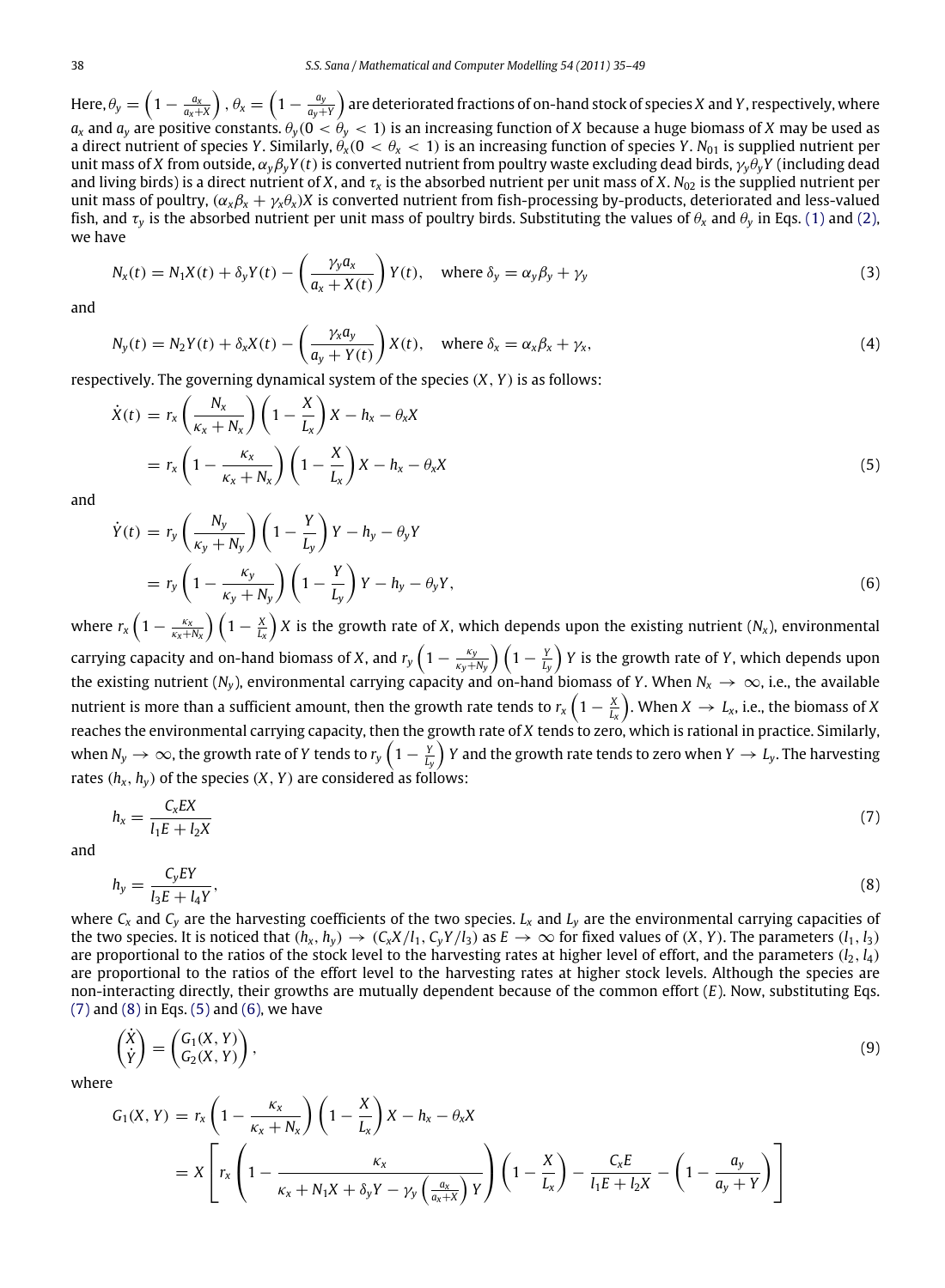and

$$
G_2(X, Y) = r_y \left( 1 - \frac{\kappa_y}{\kappa_y + N_y} \right) \left( 1 - \frac{Y}{L_y} \right) Y - h_y - \theta_y Y
$$
  
=  $Y \left[ r_y \left( 1 - \frac{\kappa_y}{\kappa_y + N_2 Y + \delta_x X - \gamma_x \left( \frac{a_y}{a_y + Y} \right) X} \right) \left( 1 - \frac{Y}{L_y} \right) - \frac{C_y E}{l_3 E + l_4 Y} - \left( 1 - \frac{a_x}{a_x + X} \right) \right].$ 

For non-zero critical points  $(\bar{x}, \bar{y})$ , the following conditions are satisfied:

<span id="page-4-0"></span>
$$
r_{x}\left(1-\frac{\kappa_{x}}{\kappa_{x}+N_{1}\bar{x}+\delta_{y}\bar{y}-\gamma_{y}\left(\frac{a_{x}}{a_{x}+\bar{x}}\right)\bar{y}}\right)\left(1-\frac{\bar{x}}{L_{x}}\right)=\frac{C_{x}E}{l_{1}E+l_{2}\bar{x}}+\left(1-\frac{a_{y}}{a_{y}+\bar{y}}\right)
$$
(10)

<span id="page-4-1"></span>
$$
r_{y}\left(1-\frac{\kappa_{y}}{\kappa_{y}+N_{2}\bar{y}+\delta_{x}\bar{x}-\gamma_{x}\left(\frac{a_{y}}{a_{y}+\bar{y}}\right)\bar{x}}\right)\left(1-\frac{\bar{y}}{L_{y}}\right)=\frac{C_{y}E}{l_{3}E+l_{4}\bar{y}}+\left(1-\frac{a_{x}}{a_{x}+\bar{x}}\right).
$$
\n(11)

Solving Eqs. [\(10\)](#page-4-0) and [\(11\),](#page-4-1) we have the critical points of the dynamical system. Now, differentiating  $G_1(X, Y)$  and  $G_2(X, Y)$ partially with respect to *X* and *Y*, we have

$$
\frac{\partial}{\partial X}(G_1(X, Y)) = r_x \left(1 - \frac{\kappa_x}{\kappa_x + N_1 X + \delta_y Y - \gamma_y \left(\frac{\alpha_x}{\alpha_x + X}\right) Y}\right) \left(1 - \frac{X}{L_x}\right) - \frac{C_x E}{l_1 E + l_2 X} - \left(1 - \frac{\alpha_y}{\alpha_y + Y}\right) + X \left[r_x \left\{\frac{\kappa_x \left(N_1 + \frac{\gamma_y \alpha_x Y}{(\alpha_x + X)^2}\right) (1 - X/L_x)}{(\kappa_x + N_1 X + \delta_y Y - \gamma_y \alpha_x Y/(\alpha_x + X))^2}\right.\right] - \frac{1}{L_x} \left(1 - \frac{\kappa_x}{\kappa_x + N_1 X + \delta_y Y - \gamma_y \alpha_x Y/(\alpha_x + X)}\right)\right\} + \frac{C_x l_2 E}{(l_1 E + l_2 X)^2} \left]
$$
\n
$$
\frac{\partial}{\partial Y}(G_1(X, Y)) = X \left[r_x \kappa_x \left(1 - \frac{X}{L_x}\right) \left\{\frac{\delta_y - \gamma_y \alpha_x/(a_x + X)}{(\kappa_x + N_1 X + \delta_y Y - \gamma_y \left(\frac{\alpha_x}{\alpha_x + X}\right) Y}\right)^2\right\} - \frac{a_y}{(a_y + Y)^2}\right],
$$
\n
$$
\frac{\partial}{\partial X}(G_2(X, Y)) = Y \left[r_y \kappa_y \left(1 - \frac{Y}{L_y}\right) \left\{\frac{\delta_x - \gamma_x \alpha_y/(a_y + Y)}{(\kappa_y + N_2 Y + \delta_x X - \gamma_x \left(\frac{\alpha_y}{\alpha_y + Y}\right) X}\right)^2\right\} - \frac{a_x}{(a_x + X)^2}\right],
$$
\n
$$
\frac{\partial}{\partial Y}(G_2(X, Y)) = r_y \left(1 - \frac{\kappa_y}{\kappa_y + N_2 Y + \delta_x X - \gamma_x \left(\frac{\alpha_y}{\alpha_y + Y}\right) X}\right) \left(1 - \frac{Y}{L_y}\right) - \frac{C_y E}{l_3 E + l_4 Y} - \left(1 - \frac{\alpha_x}{\alpha_x + X}\right)
$$
\n
$$
+ Y \left[r_y \left\{\frac{\kappa_y \left(N_2 + \frac{\gamma_x \alpha_y X}{(\alpha_y + Y)^2}\right) (1 - Y/L_y)}{(\kappa_y + N_2 Y + \delta_x X - \gamma_x \
$$

At the non-zero critical point  $(\bar{x}, \bar{y})$ , the above partial derivatives are as follows:

$$
\frac{\partial}{\partial X}(G_1(\bar{x}, \bar{y})) = \bar{x} \Bigg[ r_x \Bigg\{ \frac{\kappa_x \left( N_1 + \frac{\gamma_y a_x \bar{y}}{(a_x + \bar{x})^2} \right) (1 - \bar{x}/L_x)}{(\kappa_x + N_1 \bar{x} + \delta_y \bar{y} - \gamma_y a_x \bar{y}/(a_x + \bar{x}))^2} - \frac{1}{L_x} \Bigg( 1 - \frac{\kappa_x}{\kappa_x + N_1 \bar{x} + \delta_y \bar{y} - \gamma_y a_x \bar{y}/(a_x + \bar{x})} \Bigg) \Bigg\} + \frac{C_x l_2 E}{(l_1 E + l_2 \bar{x})^2} \Bigg],
$$
\n
$$
\frac{\partial}{\partial Y}(G_1(\bar{x}, \bar{y})) = \bar{x} \Bigg[ r_x \kappa_x \left( 1 - \frac{\bar{x}}{L_x} \right) \Bigg\{ \frac{\delta_y - \gamma_y a_x / (a_x + \bar{x})}{(\kappa_x + N_1 \bar{x} + \delta_y \bar{y} - \gamma_y \left( \frac{a_x}{a_x + \bar{x}} \right) \bar{y})^2} \Bigg\} - \frac{a_y}{(a_y + \bar{y})^2} \Bigg],
$$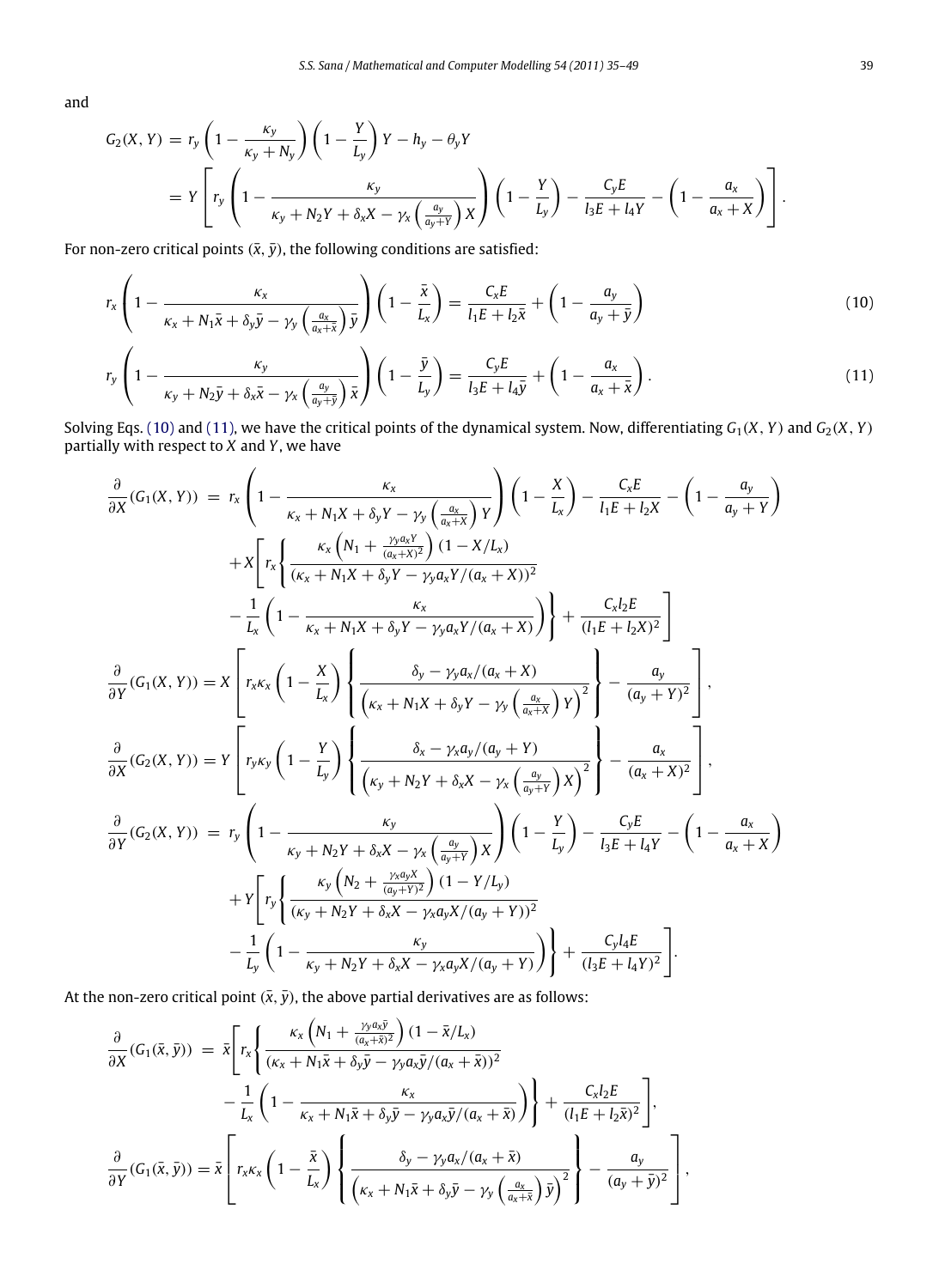40 *S.S. Sana / Mathematical and Computer Modelling 54 (2011) 35–49*

$$
\frac{\partial}{\partial X}(G_2(\bar{x}, \bar{y})) = \bar{y} \left[ r_y \kappa_y \left( 1 - \frac{\bar{y}}{L_y} \right) \left\{ \frac{\delta_x - \gamma_x a_y/(a_y + \bar{y})}{\left( \kappa_y + N_2 \bar{y} + \delta_x \bar{x} - \gamma_x \left( \frac{a_y}{a_y + \bar{y}} \right) \bar{x} \right)^2} \right\} - \frac{a_x}{(a_x + \bar{x})^2} \right],
$$
\n
$$
\frac{\partial}{\partial Y}(G_2(\bar{x}, \bar{y})) = \bar{y} \left[ r_y \left\{ \frac{\kappa_y (N_2 + \frac{\gamma_x a_y \bar{x}}{(a_y + \bar{y})^2}) (1 - \bar{y}/L_y)}{(\kappa_y + N_2 \bar{y} + \delta_x \bar{x} - \gamma_x a_y \bar{x}/(a_y + \bar{y}))^2} - \frac{1}{L_y} \left( 1 - \frac{\kappa_y}{\kappa_y + N_2 \bar{y} + \delta_x \bar{x} - \gamma_x a_y \bar{x}/(a_y + \bar{y})} \right) \right\} + \frac{C_y I_4 E}{(I_3 E + I_4 \bar{y})^2} \right].
$$

## *3.1. Equilibria of the system*

The possible steady states of the dynamical system [\(9\)](#page-3-4) are the solutions,  $(\bar{x}, \bar{y})$ , of Eqs. [\(10\)](#page-4-0) and [\(11\).](#page-4-1)

## *3.2. Boundedness of the system*

**Lemma.** *All solutions of the dynamical system* [\(9\)](#page-3-4) *which start in R*<sup>+</sup> 2 *are uniformly bounded.*

**Proof.** Let us consider the function

<span id="page-5-0"></span>
$$
U(X,Y) = X + \frac{1}{\ell}Y.\tag{12}
$$

The time derivative of Eq. [\(12\)](#page-5-0) is

$$
\dot{U} = \dot{X} + \frac{1}{\ell} \dot{Y}
$$
\n
$$
= X \left[ r_x \left( 1 - \frac{\kappa_x}{\kappa_x + N_1 X + \delta_y Y - \gamma_y a_x Y / (a_x + X)} \right) \left( 1 - \frac{X}{L_x} \right) - \frac{C_x E}{l_1 E + l_2 X} - \left( 1 - \frac{a_y}{a_y + Y} \right) \right] + \frac{1}{\ell} Y
$$
\n
$$
\times \left[ r_y \left( 1 - \frac{\kappa_y}{\kappa_y + N_2 Y + \delta_x X - \gamma_x a_y X / (a_y + Y)} \right) \left( 1 - \frac{Y}{L_y} \right) - \frac{C_y E}{l_3 E + l_4 Y} - \left( 1 - \frac{a_x}{a_x + X} \right) \right].
$$

For each *s* > 0, we obtain

$$
\dot{U} + sU = \dot{X} + \frac{1}{\ell} \dot{Y} + s \left( X + \frac{1}{\ell} Y \right)
$$
\n
$$
= X \bigg[ r_x \bigg( 1 - \frac{\kappa_x}{\kappa_x + N_1 X + \delta_y Y - \gamma_y a_x Y / (a_x + X)} \bigg) \bigg( 1 - \frac{X}{L_x} \bigg)
$$
\n
$$
- \frac{C_x E}{l_1 E + l_2 X} - \bigg( 1 - \frac{a_y}{a_y + Y} \bigg) \bigg] + \frac{1}{\ell} Y \bigg[ r_y \bigg( 1 - \frac{\kappa_y}{\kappa_y + N_2 Y + \delta_x X - \gamma_x a_y X / (a_y + Y)} \bigg)
$$
\n
$$
\times \bigg( 1 - \frac{Y}{L_y} \bigg) - \frac{C_y E}{l_3 E + l_4 Y} - \bigg( 1 - \frac{a_x}{a_x + X} \bigg) \bigg] + s \bigg( X + \frac{1}{\ell} Y \bigg)
$$
\n
$$
< X \bigg[ r_x - \frac{C_x E}{l_1 E + l_2 X} + a_y \bigg] + \frac{1}{\ell} Y \bigg[ r_y - \frac{C_y E}{l_3 E + l_4 Y} + a_x \bigg] + s \bigg( X + \frac{1}{\ell} Y \bigg)
$$
\n
$$
= \frac{X}{l_1 E + l_2 X} [r_x + s)(l_1 E + l_2 X) - C_x E + a_y (l_1 E + l_2 X)]
$$
\n
$$
+ \frac{Y}{\ell (l_3 E + l_4 Y)} [(r_y + s)(l_3 E + l_4 Y) - C_y E + a_x (l_3 E + l_4 Y)]
$$
\n
$$
< \frac{1}{l_1 E} [r_x + s + a_y) l_2 X^2 + \{ (r_x + s + a_y) l_1 - C_x \} E X] + \frac{1}{\ell l_3 E} [(r_y + s + a_x) l_4 Y^2 + \{ (r_y + s + a_x) l_3 - C_y \} E Y]
$$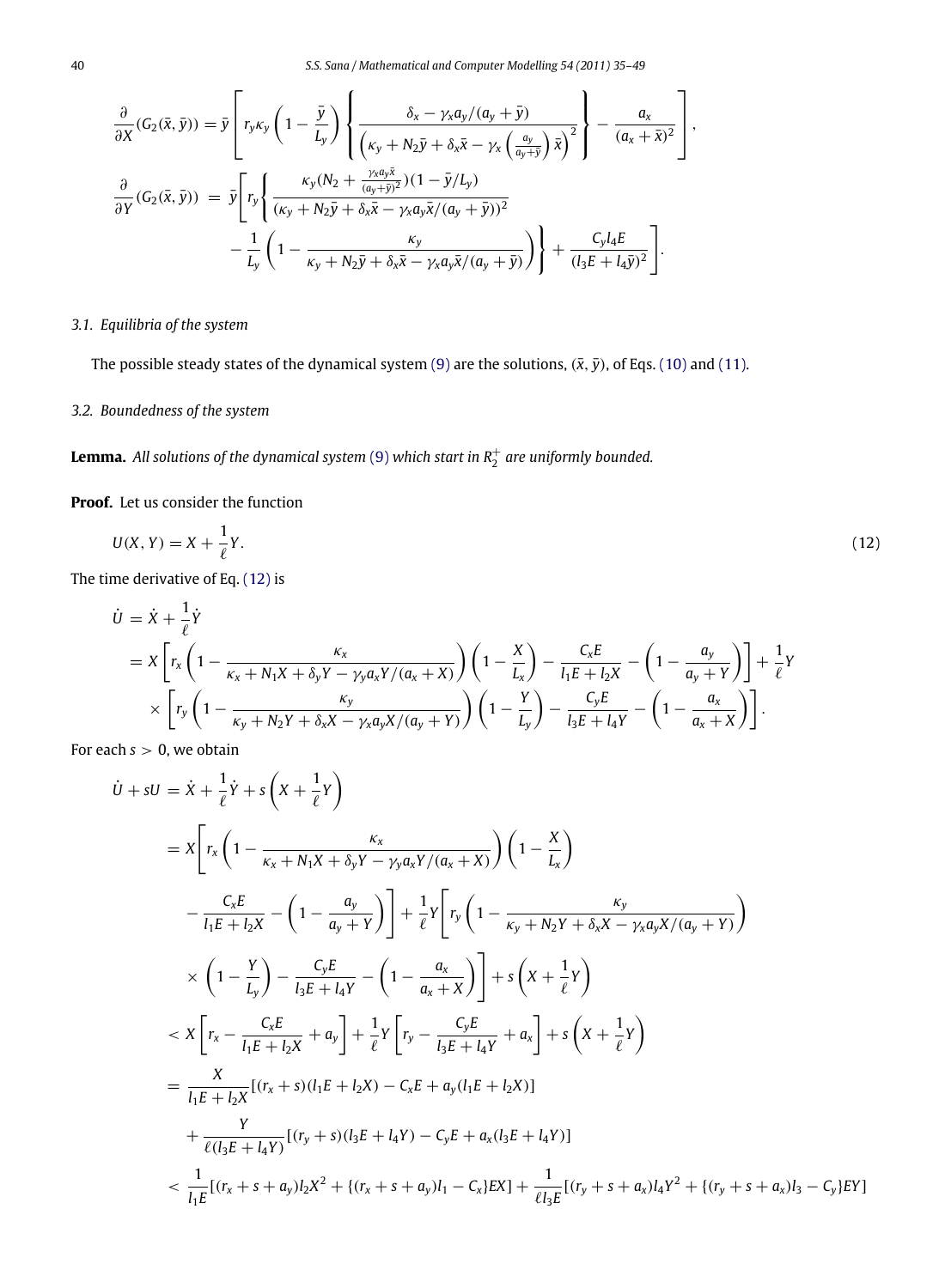$$
\begin{split}\n&< \left| \frac{(r_x + s + a_y)l_2}{l_1E} \right| \left( X + \frac{(r_x + s + a_y)l_1E - C_xE}{2(r_x + s + a_y)l_2} \right)^2 + \left| \frac{(r_y + s + a_x)l_4}{\ell l_3E} \right| \left( Y + \frac{(r_y + s + a_x)l_3E - C_yE}{2(r_y + s + a_x)l_4} \right)^2 \\
&< \left| \frac{(r_x + s + a_y)l_2}{l_1E} \right| (L_x + A_x)^2 + \left| \frac{(r_y + s + a_x)l_4}{\ell l_3E} \right| (L_y + A_y)^2 \\
&< K, \text{ since } 0 \le X \le L_x \text{ and } 0 \le Y \le L_y,\n\end{split}
$$

where

$$
\sqrt{K/2} = \text{Max} \left[ \sqrt{\left| \frac{(r_x + s + a_y)l_2}{l_1 E} \right|} |L_x + A_x|, \sqrt{\left| \frac{(r_y + s + a_x)l_4}{\ell l_3 E} \right|} |Y + A_y| \right],
$$
  
\n
$$
A_x = \frac{(r_x + s + a_y)l_1 E - C_x E}{2(r_x + s + a_y)l_2},
$$
  
\n
$$
A_y = \frac{(r_y + s + a_x)l_3 E - C_y E}{2(r_y + s + a_x)l_4}.
$$

Applying the theory of differential inequality, we have

$$
0 < U(X, Y) < (K/s)(1 - e^{-st}) + U(X(0), Y(0))e^{-st}.\tag{13}
$$

When  $t\to\infty$ , the above yields  $0 < U < K/s$ . Therefore, all solutions of [\(9\)](#page-3-4) that start in  $R_2^+$  are confined to the region R, where

 $R = \{(X, Y) \in R_2^+ : U = (K/s) - \epsilon, \text{ for any } \epsilon > 0\}.$ 

Hence the proof.  $\Box$ 

#### *3.3. Local stability analysis*

We shall now investigate the local behaviour of critical points of the dynamical system [\(9\).](#page-3-4) The variational matrix of the system is

$$
V(\bar{x}, \bar{y}) = \begin{pmatrix} \frac{\partial}{\partial X} (G_1(\bar{x}, \bar{y})) & \frac{\partial}{\partial Y} (G_1(\bar{x}, \bar{y})) \\ \frac{\partial}{\partial X} (G_2(\bar{x}, \bar{y})) & \frac{\partial}{\partial Y} (G_2(\bar{x}, \bar{y})) \end{pmatrix}.
$$
(14)

The characteristic equation of  $V(\bar{x},\bar{y})$  is  $\lambda^2-\lambda\left(\frac{\partial G_1(\bar{x},\bar{y})}{\partial X}+\frac{\partial G_2(\bar{x},\bar{y})}{\partial Y}\right)+\left(\frac{\partial G_1(\bar{x},\bar{y})}{\partial X}\right)\left(\frac{\partial G_2(\bar{x},\bar{y})}{\partial Y}\right)-\left(\frac{\partial G_1(\bar{x},\bar{y})}{\partial Y}\right)\left(\frac{\partial G_2(\bar{x},\bar{y})}{\partial X}\right)=0$ , or,  $\lambda^2 - \psi_1(\bar{x}, \bar{y})\lambda + \psi_2(\bar{x}, \bar{y}) = 0$ , where

$$
\psi_{1}(\bar{x}, \bar{y}) = \frac{\partial}{\partial X} (G_{1}(\bar{x}, \bar{y})) + \frac{\partial}{\partial Y} (G_{2}(\bar{x}, \bar{y}))
$$
\n
$$
= \bar{x} \bigg[ r_{x} \left\{ \frac{\kappa_{x} \left( N_{1} + \frac{\gamma_{y} a_{x} \bar{y}}{(a_{x} + \bar{x})^{2}} \right) (1 - \bar{x}/L_{x})}{(\kappa_{x} + N_{1} \bar{x} + \delta_{y} \bar{y} - \gamma_{y} a_{x} \bar{y}/(a_{x} + \bar{x}))^{2}} - \frac{1}{L_{x}} \left( 1 - \frac{\kappa_{x}}{\kappa_{x} + N_{1} \bar{x} + \delta_{y} \bar{y} - \gamma_{y} a_{x} \bar{y}/(a_{x} + \bar{x})} \right) \right\}
$$
\n
$$
+ \frac{C_{x} l_{2} E}{(l_{1} E + l_{2} \bar{x})^{2}} \bigg] + \bar{y} \bigg[ r_{y} \left\{ \frac{\kappa_{y} (N_{2} + \frac{\gamma_{x} a_{y} \bar{x}}{(a_{y} + \bar{y})^{2}}) (1 - \bar{y}/L_{y})}{(\kappa_{y} + N_{2} \bar{y} + \delta_{x} \bar{x} - \gamma_{x} a_{y} \bar{x}/(a_{y} + \bar{y}))^{2}} - \frac{1}{L_{y}} \left( 1 - \frac{\kappa_{y}}{\kappa_{y} + N_{2} \bar{y} + \delta_{x} \bar{x} - \gamma_{x} a_{y} \bar{x}/(a_{y} + \bar{y})} \right) \right\} + \frac{C_{y} l_{4} E}{(l_{3} E + l_{4} \bar{y})^{2}} \bigg]
$$

and

$$
\psi_2(\bar{x}, \bar{y}) = \bar{x}\bar{y} \left[ r_x \left\{ \frac{\kappa_x \left( N_1 + \frac{\gamma_y a_x \bar{y}}{(a_x + \bar{x})^2} \right) (1 - \bar{x}/L_x)}{(\kappa_x + N_1 \bar{x} + \delta_y \bar{y} - \gamma_y a_x \bar{y}/(a_x + \bar{x}))^2} - \frac{1}{L_x} \left( 1 - \frac{\kappa_x}{\kappa_x + N_1 \bar{x} + \delta_y \bar{y} - \gamma_y a_x \bar{y}/(a_x + \bar{x})} \right) \right\} + \frac{C_x l_2 E}{(l_1 E + l_2 \bar{x})^2} \right]
$$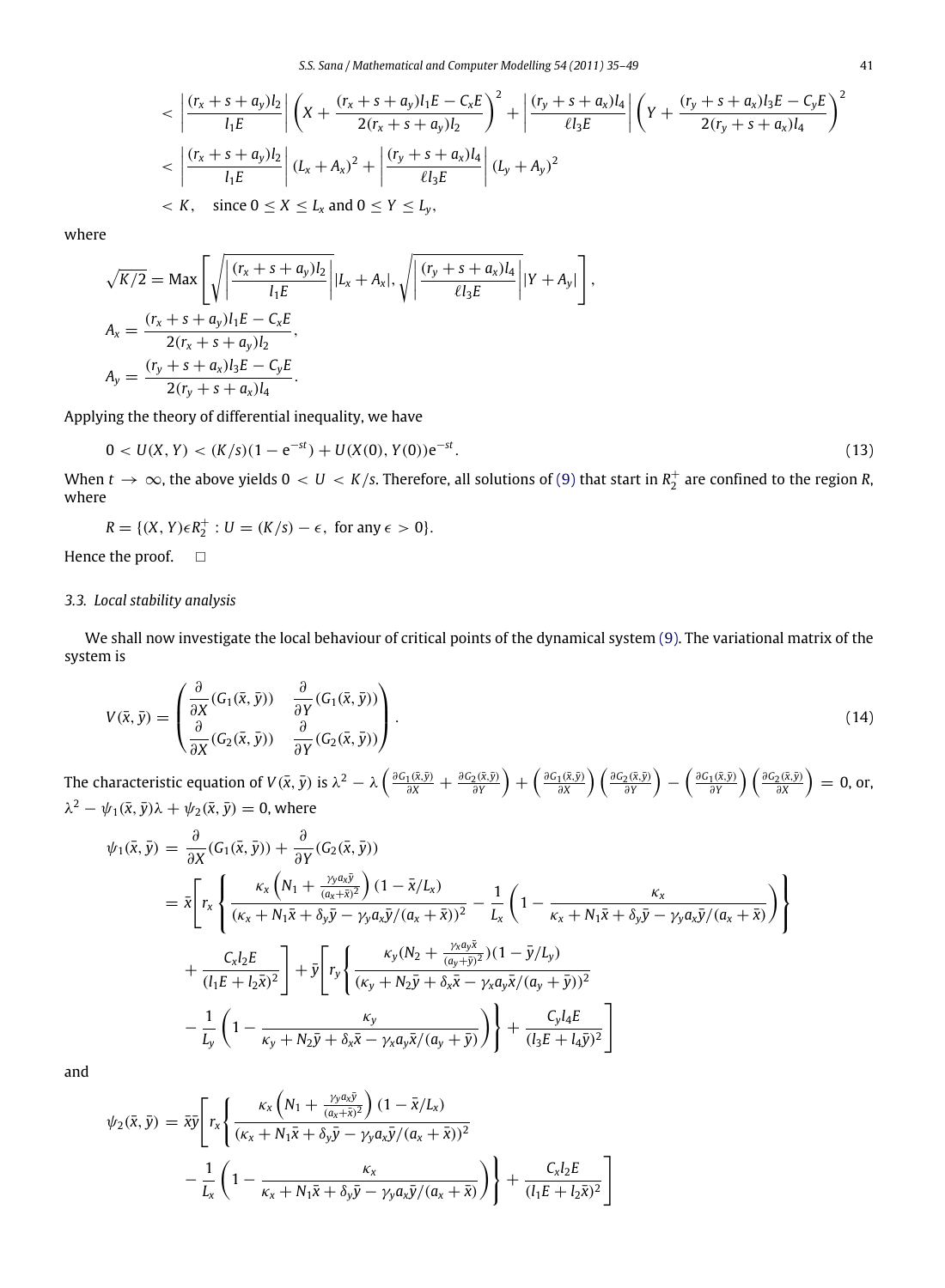<span id="page-7-1"></span>

<span id="page-7-2"></span>**Fig. 2.** Phase portrait of [Example 1.](#page-7-0)

$$
\times \left[ r_y \left\{ \frac{\kappa_y \left( N_2 + \frac{\gamma_x a_y \bar{x}}{(a_y + \bar{y})^2} \right) (1 - \bar{y}/L_y)}{(\kappa_y + N_2 \bar{y} + \delta_x \bar{x} - \gamma_x a_y \bar{x}/(a_y + \bar{y}))^2} \right. \right.\left. - \frac{1}{L_y} \left( 1 - \frac{\kappa_y}{\kappa_y + N_2 \bar{y} + \delta_x \bar{x} - \gamma_x a_y \bar{x}/(a_y + \bar{y})} \right) \right\} + \frac{C_y l_4 E}{(l_3 E + l_4 \bar{y})^2} \right] \left. - \bar{x} \bar{y} \left[ r_x \kappa_x \left( 1 - \frac{\bar{x}}{L_x} \right) \left\{ \frac{\delta_y - \gamma_y a_x/(a_x + \bar{x})}{(\kappa_x + N_1 \bar{x} + \delta_y \bar{y} - \gamma_y \left( \frac{a_x}{a_x + \bar{x}} \right) \bar{y})^2} - \frac{a_y}{(a_y + \bar{y})^2} \right\} \right] \times \left[ r_y \kappa_y \left( 1 - \frac{\bar{y}}{L_y} \right) \left\{ \frac{\delta_x - \gamma_x a_y/(a_y + \bar{y})}{(\kappa_y + N_2 \bar{y} + \delta_x \bar{x} - \gamma_x \left( \frac{a_y}{a_y + \bar{y}} \right) \bar{x})^2} \right\} - \frac{a_x}{(a_x + \bar{x})^2} \right].
$$

Now,  $(\bar{x}, \bar{y})$  is a stable node if both the eigenvalues of the above are negative, i.e.,

$$
\psi_1(\bar{x},\bar{y}) < 0 \quad \text{and} \quad \psi_2(\bar{x},\bar{y}) > 0 \tag{15}
$$

are satisfied.

<span id="page-7-0"></span>Let us consider the following numerical example.

**Example 1.** The values of the parameters in appropriate units are considered as follows:  $\kappa_x = 4$ ,  $\kappa_y = 4$ ,  $N_{01} = 1.5$ ,  $N_{02} =$ 1.5,  $r_x = 10.0$ ,  $r_y = 12.0$ ,  $C_x = 0.8$ ,  $C_y = 0.6$ ,  $L_x = 500$ ,  $L_y = 550$ ,  $a_x = 20.0$ ,  $a_y = 30.0$ ,  $\alpha_x = 0.2$ ,  $\alpha_y = 0.5$ ,  $\beta_x = 0.3$ ,  $\beta$ *y* = 0.6,  $\gamma$ <sub>*x*</sub> = 1.0,  $\gamma$ *y* = 1.0,  $\tau$ <sub>*x*</sub> = 6.5,  $\tau$ *y* = 7.2, *E* = 100.0, *l*<sub>1</sub> = 0.2, *l*<sub>2</sub> = 0.1, *l*<sub>3</sub> = 0.3, *l*<sub>4</sub> = 0.25. Then, the critical point (384.85, 488.46) is a locally stable node (see [Fig. 2\)](#page-7-1) because the eigenvalues (−10.36, −06.83) are negative.

*3.4. Global stability analysis*

We shall study the global stability of system [\(9\)](#page-3-4) by considering a suitable Lyapunov function

$$
F(X, Y) = [(X - \bar{x}) - \bar{x}\ln(X/\bar{x})] + h[(Y - \bar{y}) - \bar{y}\ln(Y/\bar{y})],
$$

where *h* is a suitable constant.  $F(\bar{x},\bar{y})$  is zero at the equilibrium point  $(\bar{x},\bar{y})$  and is positive for all other values of  $(X,Y)\epsilon R_2^+$ . The time derivative of *F* along the trajectories of Eq. [\(9\)](#page-3-4) is

$$
\dot{F} = \left(\frac{X - \bar{x}}{X}\right) \dot{X} + h\left(\frac{Y - \bar{y}}{Y}\right) \dot{Y}
$$
\n
$$
= (X - \bar{x}) \left[ r_x \left( 1 - \frac{\kappa_x}{\kappa_x + N_1 X + \delta_y Y - \gamma_y \left(\frac{a_x}{a_x + X}\right) Y} \right) \left( 1 - \frac{X}{L_x} \right) - \frac{C_x E}{l_1 E + l_2 X} - \left( 1 - \frac{a_y}{a_y + Y} \right) \right]
$$
\n
$$
+ h(Y - \bar{y}) \left[ r_y \left( 1 - \frac{\kappa_y}{\kappa_y + N_2 Y + \delta_x X - \gamma_x \left(\frac{a_y}{a_y + Y}\right) X} \right) \left( 1 - \frac{Y}{L_y} \right) - \frac{C_y E}{l_3 E + l_4 Y} - \left( 1 - \frac{a_x}{a_x + X} \right) \right]
$$
\n
$$
= [X - \bar{x}, Y - \bar{y}]^T P [X - \bar{x}, Y - \bar{y}],
$$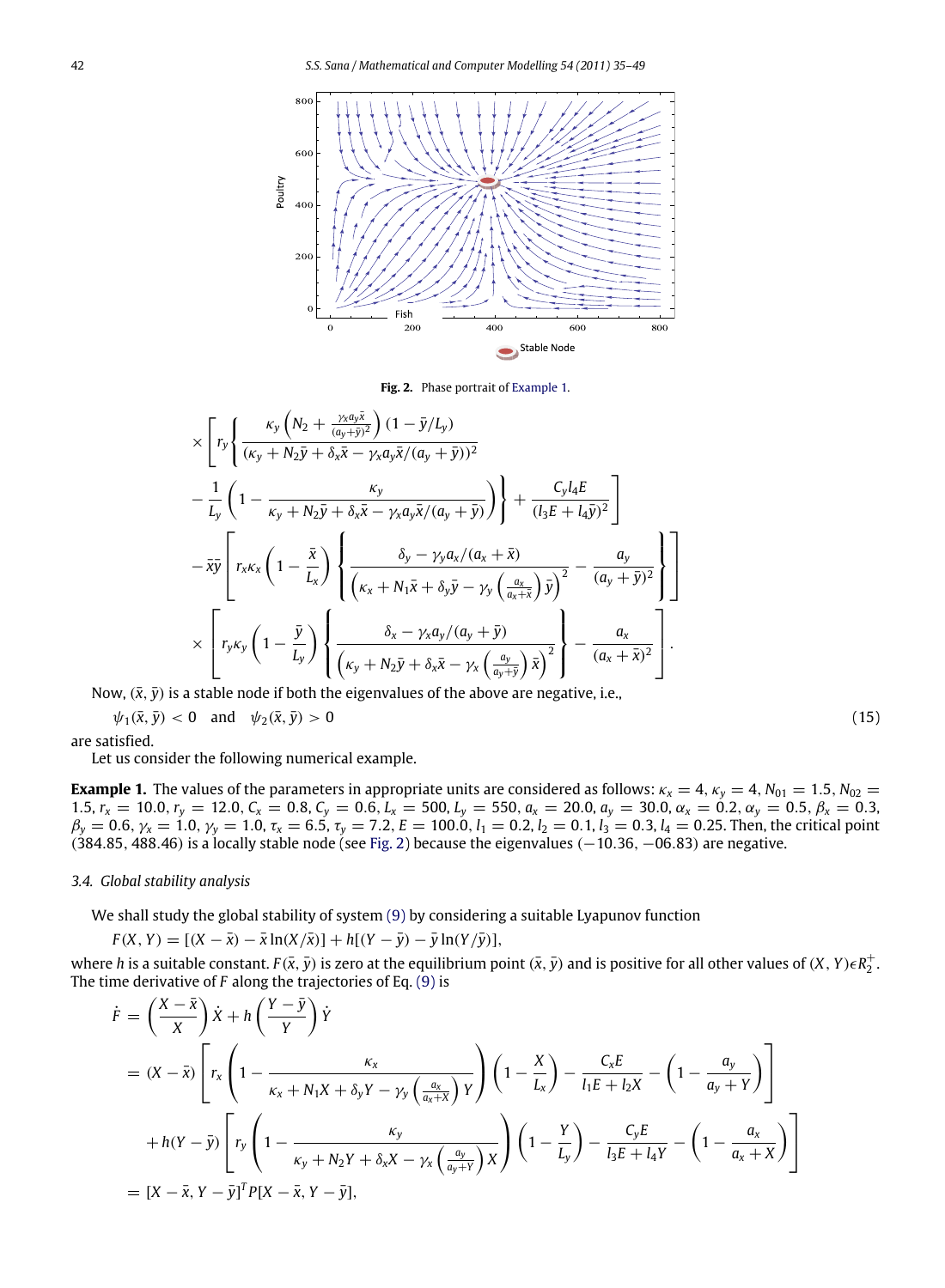<span id="page-8-0"></span>

**Fig. 3.** Global attractor of [Example 1.](#page-7-0)

where

$$
P = \begin{pmatrix} a_{11} & a_{12} \\ a_{21} & a_{22} \end{pmatrix},
$$

where

$$
a_{11} = \frac{r_x \kappa_x}{A(X, Y)A(\bar{x}, \bar{y})} \left( N_1 - \frac{\gamma_y a_x \bar{y}}{D(X)D(\bar{x})} \right) - \frac{r_x}{L_x}
$$
  
+  $\frac{\kappa_x r_x}{L_x A(X, Y)A(\bar{x}, \bar{y})} \left( \kappa_x + (\delta_y - \gamma_y) \bar{y} + \frac{\gamma_y a_x}{D(X)D(\bar{x})} ((a_x + \bar{x}) \bar{y} + X) \right) + \frac{C_x E I_2}{C(X)C(\bar{x})}$   

$$
a_{12} = \frac{1}{2} \left[ \frac{\kappa_x r_x}{A(X, Y)A(\bar{x}, \bar{y})} \left( \delta_y - \gamma_y + \frac{\gamma_y a_x (a_x + \bar{x})}{D(X)D(\bar{x})} \right) + \frac{\kappa_x r_x}{L_x A(X, Y)A(\bar{x}, \bar{y})} \left( -(\delta_y - \gamma_y) \bar{x} - \frac{\gamma_y a_x (a_x + 1) \bar{x}}{D(X)D(\bar{x})} \right) \right. \\ - \frac{a_y}{D(Y)D(\bar{y})} + h \frac{\kappa_y r_y}{B(X, Y)B(\bar{x}, \bar{y})} \left( \delta_x - \gamma_x + \frac{\gamma_x a_y (a_y + \bar{y})}{D(Y)D(\bar{y})} \right) - \frac{a_x}{D(X)D(\bar{x})} \right] = a_{21},
$$
  

$$
a_{22} = h \left[ \frac{r_y \kappa_y}{B(X, Y)B(\bar{x}, \bar{y})} \left( N_2 - \frac{\gamma_x a_y \bar{x}}{D(Y)D(\bar{y})} \right) - \frac{r_y}{L_y} + \frac{\kappa_y r_y}{L_y B(X, Y)B(\bar{x}, \bar{y})} \left( \kappa_y + (\delta_x - \gamma_x) \bar{x} + \frac{\gamma_x a_y}{D(Y)D(\bar{y})} ((a_y + \bar{y}) \bar{x} + Y) \right) + \frac{C_y E I_4}{C(Y)C(\bar{y})} \right],
$$
  

$$
A(X, Y) = \kappa_x + N_1 X + (\delta_y - \gamma_y) Y + \frac{\gamma_y a_x Y}{a_x + X},
$$
  

$$
B(X, Y) = \kappa_y + N_2 Y + (\delta_x - \gamma_x) X + \frac{\gamma_x a_y X}{a_y
$$

The eigenvalues of the characteristic equation of the above matrix are both negative if  $a_{11}+a_{22}<$  0 and  $a_{11}a_{22}-(a_{12})^2>0$ are satisfied. Therefore, the interior equilibrium point  $(\bar{x}, \bar{y})$  is globally asymptotically stable if the above inequalities hold simultaneously. The critical point (384.85, 488.46) of [Example 1](#page-7-0) is globally stable (see [Fig. 3\)](#page-8-0), as the above inequalities hold.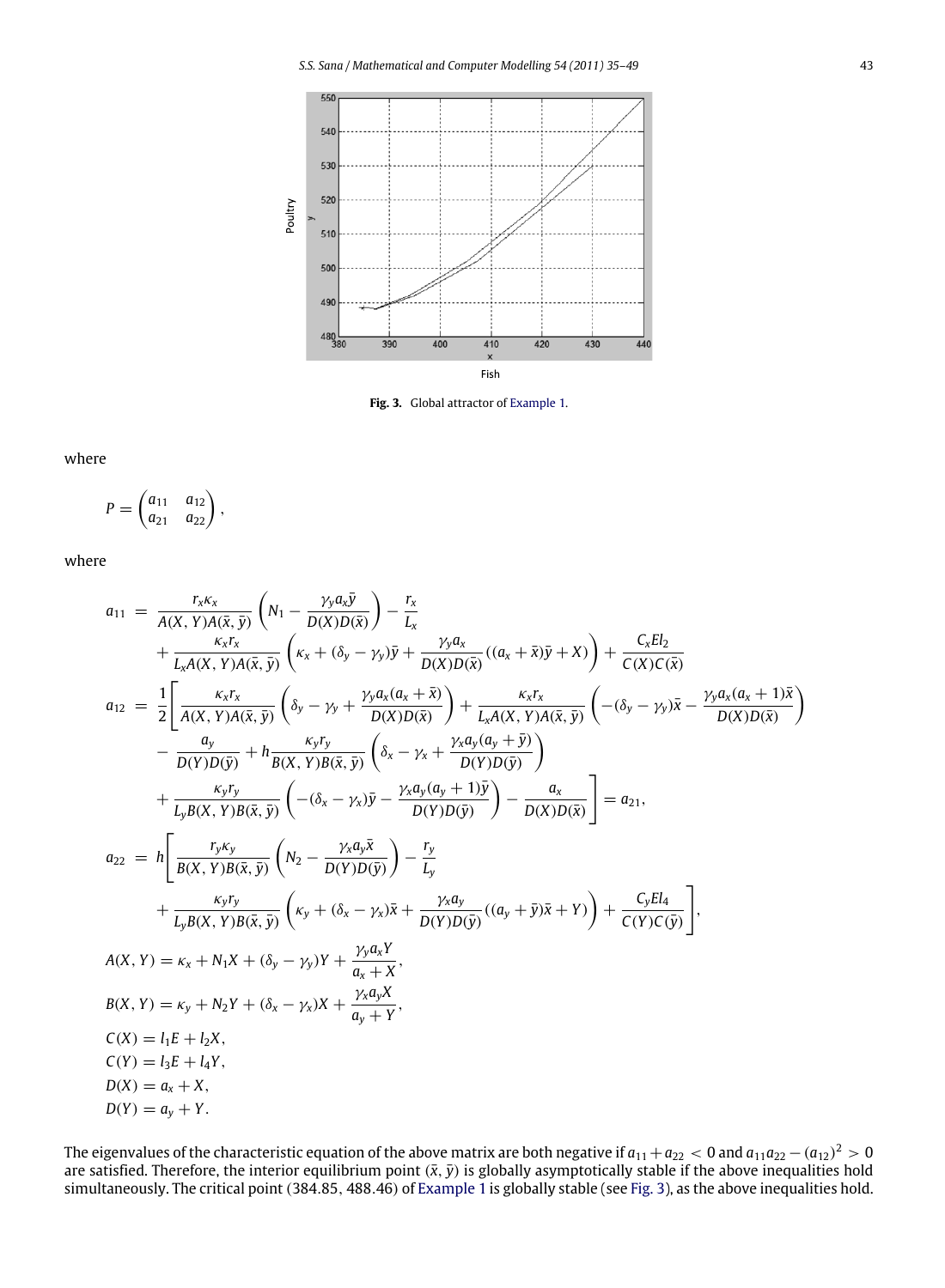#### *3.5. Bionomic equilibrium*

The biological equilibrium is given by [\(9\).](#page-3-4) An economic equilibrium exists when the total revenue earned by selling the harvested biomass equals the total system cost. Here, we consider a reasonable cost per unit effort as

$$
\zeta(X, Y) = \xi_x X + \xi_y Y,
$$

where (ξ*x*, ξ*y*) are the costs per unit biomass of (*X*, *Y*) per unit effort for harvesting and (*C*3, *C*4) are the medicinal costs per unit biomass of (*X*, *Y*), which is applied just after harvesting. Then, the revenue at any time is given by

 $\pi(X, Y, E)$  = Income from sales – Cost of supplied nutrients

- Cost of medicine applied just after harvesting - Cost of effort  
\n
$$
= \frac{p_x C_x EX}{l_1 E + l_2 X} + \frac{p_y C_y EY}{l_3 E + l_4 Y} - C_1 N_{01} X - C_2 N_{02} Y
$$
\n
$$
- C_3 \left( 1 - \frac{C_x E}{l_1 E + l_2 X} \right) X - C_4 \left( 1 - \frac{C_y E}{l_3 E + l_4 Y} \right) Y - (\xi_x X + \xi_y Y) E
$$
\n
$$
= \frac{(p_x - C_3) C_x EX}{l_1 E + l_2 X} + \frac{(p_y - C_4) C_y EY}{l_3 E + l_4 Y} - (C_1 N_{01} + C_3) X - (C_2 N_{02} + C_4) Y - (\xi_x X + \xi_y Y) E.
$$
\n(16)

Now, differentiating  $\pi$  (*X*, *Y*, *E*) with respect to *X* and *Y*, we have

$$
\frac{\partial \pi}{\partial X} = \frac{(p_x - C_3)C_x l_1 E^2}{(l_1 E + l_2 X)^2} - (C_1 N_{01} + C_3) - \xi_x E
$$

and

$$
\frac{\partial \pi}{\partial Y} = \frac{(p_y - C_4)C_y l_3 E^2}{(l_3 E + l_4 Y)^2} - (C_2 N_{02} + C_4) - \xi_y E,
$$

respectively. For biological equilibrium,  $\dot{X} = 0 = \dot{Y}$  is attained at  $(\bar{x}, \bar{y})$  under the constraints given in Eqs. [\(10\)](#page-4-0) and [\(11\),](#page-4-1) simultaneously. Now, substituting  $(\bar{x}, \bar{y})$  from Eqs. [\(10\)](#page-4-0) and [\(11\),](#page-4-1) we have

$$
\bar{E} = \frac{l_2 \bar{x} \left[ \frac{r_x N_x}{\kappa_x + N_x} (1 - \bar{x}/L_x) - \left(1 - \frac{a_y}{a_y + \bar{y}}\right) \right]}{\left[ C_x - l_1 \left\{ \frac{r_x N_x}{\kappa_x + N_x} (1 - \bar{x}/L_x) - \left(1 - \frac{a_y}{a_y + \bar{y}}\right) \right\} \right]}
$$
\n
$$
l_2 \bar{v} \left[ \frac{r_y N_y}{\kappa_x + N_x} (1 - \bar{v}/L_x) - \left(1 - \frac{a_x}{a_y + \bar{y}}\right) \right]}
$$
\n(17)

<span id="page-9-2"></span><span id="page-9-0"></span>
$$
= \frac{l_4\bar{y}\left[\frac{r_yN_y}{\kappa_y+N_y}\left(1-\bar{y}/L_y\right)-\left(1-\frac{a_x}{a_x+\bar{x}}\right)\right]}{\left[C_y-l_3\left\{\frac{r_yN_y}{\kappa_y+N_y}\left(1-\bar{y}/L_y\right)-\left(1-\frac{a_x}{a_x+\bar{x}}\right)\right\}\right]}.
$$
\n(18)

In bioeconomic equilibrium,  $\pi(\bar{x}, \bar{y}, \bar{E}) = 0$  implies that

$$
\pi(\bar{x}, \bar{y}, \bar{E}) = \frac{(p_x - C_3)C_x\bar{E}\bar{x}}{l_1E + l_2\bar{x}} + \frac{(p_y - C_4)C_y\bar{E}\bar{y}}{l_3\bar{E} + l_4\bar{y}} - (C_1N_{01} + C_3)\bar{x} - (C_2N_{02} + C_4)\bar{y} - (\xi_x\bar{x} + \xi_y\bar{y})\bar{E} = 0.
$$
\n(19)

Solving Eqs. [\(17\)–\(19\),](#page-9-0) we have the bioeconomic equilibrium solutions ( $\bar{x}$ ,  $\bar{y}$ ,  $\bar{E}$ ).

<span id="page-9-1"></span>Let us consider the following numerical example.

**Example 2.** The values of the parameters in appropriate units are considered as follows:  $\kappa_x = 4$ ,  $\kappa_y = 4$ ,  $N_{01} = 1.5$ ,  $N_{02} =$ 1.5,  $r_x = 10.0$ ,  $r_y = 12.0$ ,  $C_x = 0.8$ ,  $C_y = 0.6$ ,  $L_x = 25$ ,  $L_y = 20$ ,  $a_x = 3.0$ ,  $a_y = 2.5$ ,  $\alpha_x = 0.2$ ,  $\alpha_y = 0.5$ ,  $\beta_x = 0.3$ ,  $\beta_y = 0.6$ ,  $\gamma_x = 1.0$ ,  $\gamma_y = 1.0$ ,  $\tau_x = 6.5$ ,  $\tau_y = 7.2$ ,  $p_x = 100$ ,  $p_y = 75$ ,  $C_1 = 3.0$ ,  $C_2 = 2.0$ ,  $C_3 = 2.0$ ,  $C_4 = 3.0$ ,  $\xi_x = 1.0$ 0.5,  $\xi_y = 1.0$ ,  $l_1 = 0.2$ ,  $l_2 = 0.1$ ,  $l_3 = 0.3$ ,  $l_4 = 0.25$ . Then the optimal solution ( $\bar{x} = 22.66$ ,  $\bar{y} = 18.54$ ,  $\bar{E} = 0.29$ ) is a locally stable node (see [Fig. 4\)](#page-10-0) because the eigenvalues (−11.79, −09.43) are negative.

#### *3.6. Optimal harvesting policy*

The net profit of the project, including inflation and time value of money, is

$$
J = \int_0^\infty \pi(X, Y, E) e^{-\delta t} dt.
$$
\n(20)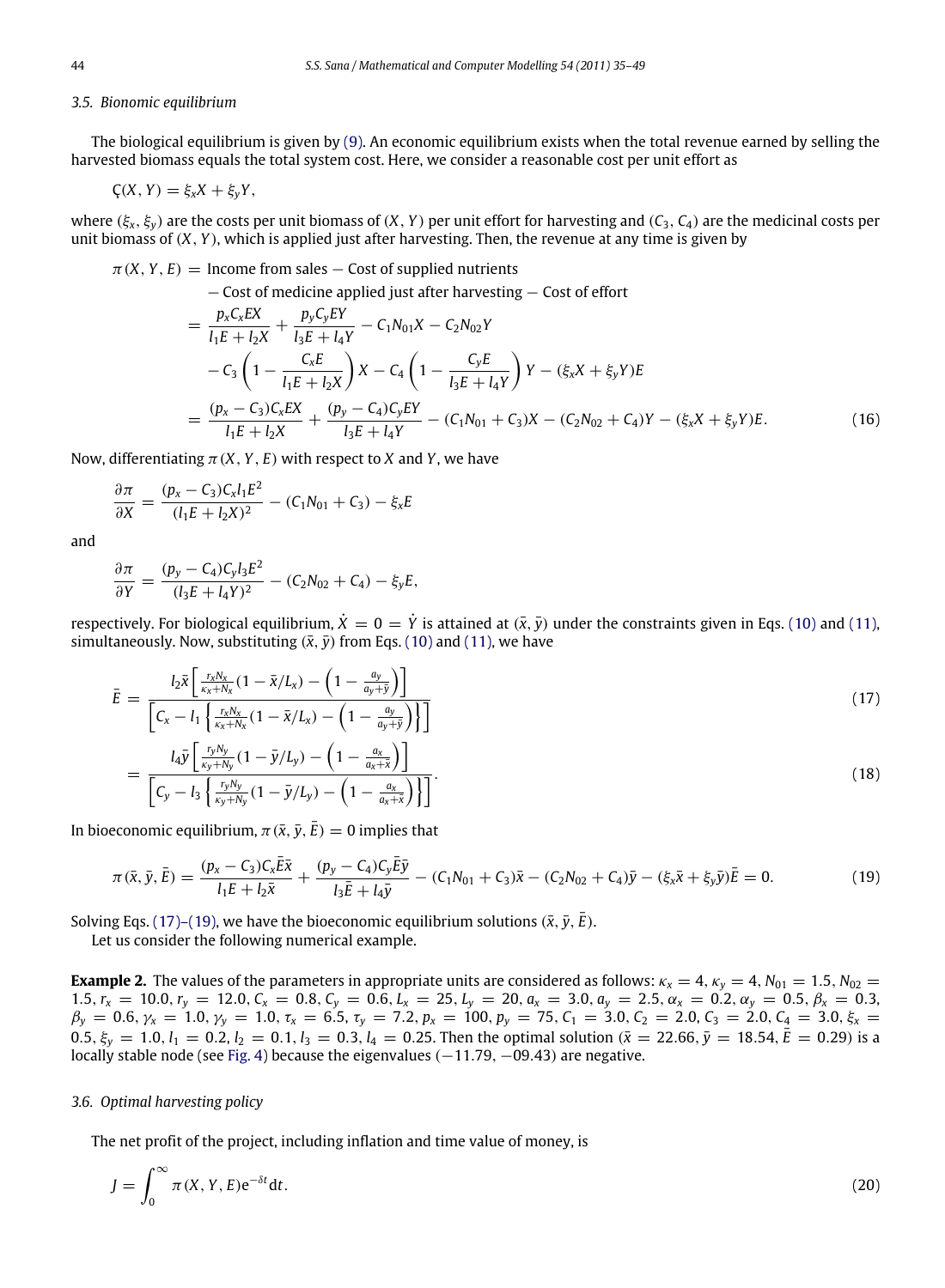<span id="page-10-0"></span>

<span id="page-10-4"></span><span id="page-10-2"></span><span id="page-10-1"></span>**Fig. 4.** Phase portrait of [Example 2.](#page-9-1)

Now, our objective is to maximize *J* subject to system [\(9\),](#page-3-4) using Pontryagin's maximum principle. The control variable *E*(*t*) is subject to the constraint  $0 \le E(t) \le E_{\text{max}}$ ;  $E_{\text{max}}$  is a feasible upper limit for the harvesting effort. The Hamiltonian of the problem is

$$
H = \left[ \frac{(p_x - C_3)C_x EX}{l_1 E + l_2 X} + \frac{(p_y - C_4)C_y EY}{l_3 E + l_4 Y} - (C_1 N_{01} + C_3)X - (C_2 N_{02} + C_4)Y - (\xi_x X + \xi_y Y)E \right] e^{-\delta t} + \lambda_1(t)G_1(X, Y, E) + \lambda_2(t)G_2(X, Y, E),
$$
\n(21)

where  $\lambda_1(t)$  and  $\lambda_2(t)$  are adjoint variables. The optimal control  $E(t)$ , which maximizes *H*, must satisfy the following conditions:

$$
\frac{\partial H}{\partial E} = 0
$$
  

$$
-\frac{d\lambda_1}{dt} = \frac{\partial H}{\partial X}
$$
  

$$
-\frac{d\lambda_2}{dt} = \frac{\partial H}{\partial Y}.
$$

Now,  $\partial H / \partial E = 0$  at  $(\bar{x}, \bar{y}, \bar{E})$  gives us

$$
\left[\frac{(p_x - C_3)C_xl_2(\bar{x})^2}{(l_1\bar{E} + l_2\bar{x})^2} + \frac{(p_y - C_4)C_yl_4(\bar{y})^2}{(l_3\bar{E} + l_4\bar{y})^2} - (\xi_x\bar{x} + \xi_y\bar{y})\right]e^{-\delta t} - \lambda_1\frac{C_xl_2\bar{x}^2}{(l_1\bar{E} + l_2\bar{x})^2} - \lambda_2\frac{C_yl_4\bar{y}^2}{(l_3\bar{E} + l_4\bar{y})^2} = 0.
$$
\n(22)

Now, 
$$
-\frac{d\lambda_1}{dt} = \frac{\partial H}{\partial x} dt (\bar{x}, \bar{y}, \bar{E})
$$
 gives us  
\n
$$
-\frac{d\lambda_1}{dt} = \left[\frac{\partial \pi}{\partial X}\right]_{(\bar{x}, \bar{y}, \bar{E})} e^{-\delta t} + \lambda_1 \left[\frac{\partial G_1}{\partial X}\right]_{(\bar{x}, \bar{y}, \bar{E})} + \lambda_2 \left[\frac{\partial G_2}{\partial X}\right]_{(\bar{x}, \bar{y}, \bar{E})}.
$$
\n(23)

Similarly,

$$
-\frac{d\lambda_2}{dt} = \left[\frac{\partial \pi}{\partial Y}\right]_{(\bar{x},\bar{y},\bar{E})} e^{-\delta t} + \lambda_1 \left[\frac{\partial G_1}{\partial Y}\right]_{(\bar{x},\bar{y},\bar{E})} + \lambda_2 \left[\frac{\partial G_2}{\partial Y}\right]_{(\bar{x},\bar{y},\bar{E})}.
$$
(24)

From Eq. [\(23\),](#page-10-1) we have

$$
\lambda_2 = -\left[\frac{d\lambda_1}{dt} + \left(\frac{\partial \pi}{\partial X}\right)e^{-\delta t} + \lambda_1 \frac{\partial G_1}{\partial X}\right] / \left[\frac{\partial G_2}{\partial X}\right].
$$
\n(25)

Substituting the above in Eq. [\(24\),](#page-10-2) we have

<span id="page-10-3"></span>
$$
\frac{d^2 \lambda_1}{dt^2} + \frac{d\lambda_1}{dt} \left[ \left( \frac{\partial G_1}{\partial X} \right) + \left( \frac{\partial G_2}{\partial Y} \right) \right] + \lambda_1 \left[ \left( \frac{\partial G_1}{\partial X} \right) \left( \frac{\partial G_2}{\partial Y} \right) - \left( \frac{\partial G_1}{\partial Y} \right) \left( \frac{\partial G_2}{\partial X} \right) \right]
$$
\n
$$
= \left( \delta \left( \frac{\partial \pi}{\partial X} \right) + \left( \frac{\partial G_2}{\partial X} \right) \left( \frac{\partial \pi}{\partial Y} \right) - \left( \frac{\partial G_2}{\partial Y} \right) \left( \frac{\partial \pi}{\partial X} \right) \right) e^{-\delta t}
$$
\n
$$
= Q_1 e^{-\delta t}
$$
\ni.e., 
$$
\frac{d^2 \lambda_1}{dt^2} + \psi_1 \frac{d\lambda_1}{dt} + \psi_2 \lambda_1 = Q_1 e^{-\delta t},
$$
\n(26)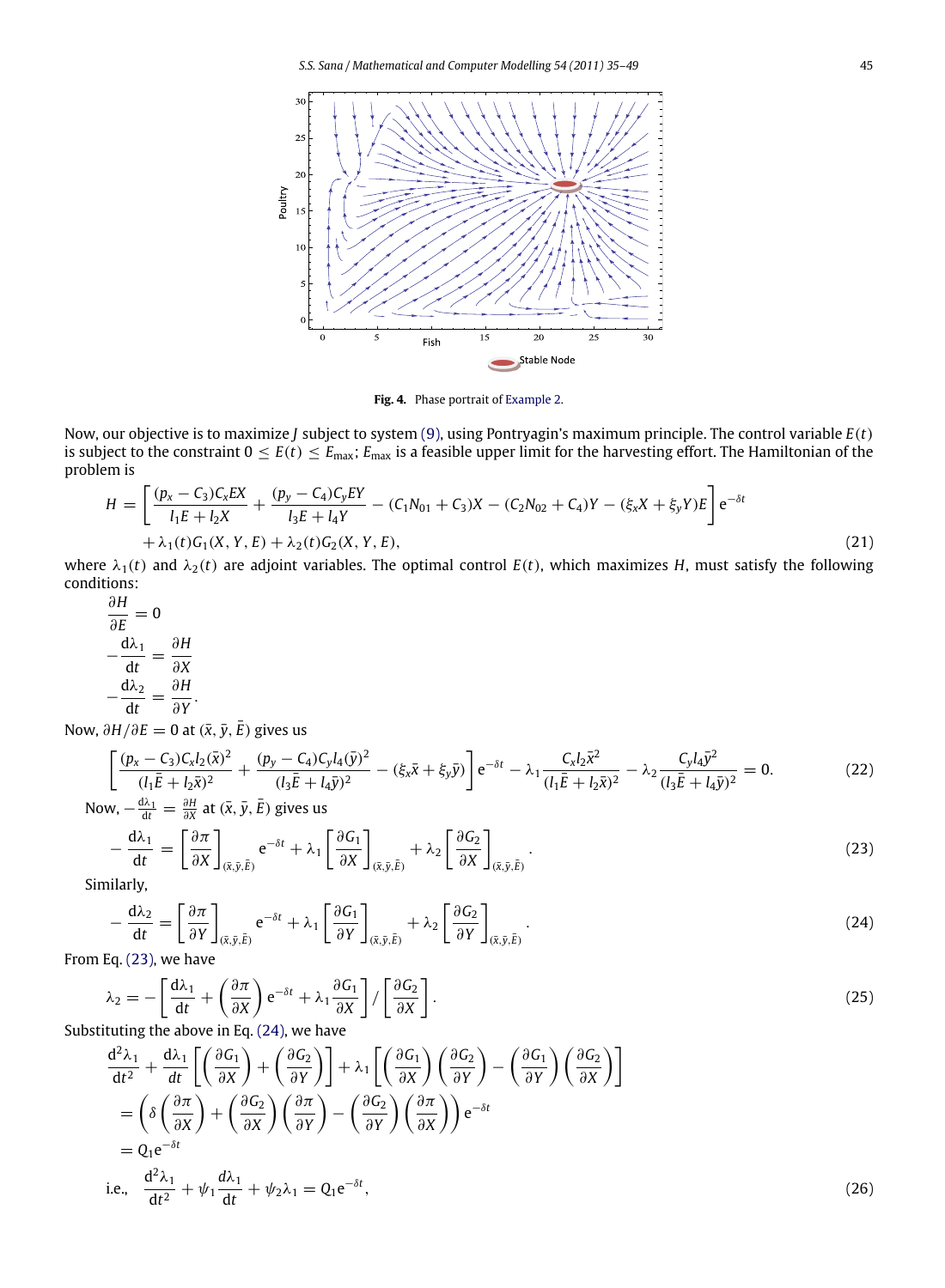where

$$
Q_{1} = \left[\delta\left(\frac{\partial\pi}{\partial X}\right) + \left(\frac{\partial G_{2}}{\partial X}\right)\left(\frac{\partial\pi}{\partial Y}\right) - \left(\frac{\partial G_{2}}{\partial Y}\right)\left(\frac{\partial\pi}{\partial X}\right)\right]_{(\bar{x},\bar{y},\bar{E})}
$$
  
\n
$$
= \left[\delta - \bar{y}\left[r_{y}\left(\frac{\kappa_{y}\left(N_{2} + \frac{\gamma_{x}q_{y}\bar{x}}{(q_{y} + \bar{y})^{2}}\right)(1 - \bar{y}/L_{y})}{(\kappa_{y} + N_{2}\bar{y} + \delta_{x}\bar{x} - \gamma_{x}q_{y}\bar{x}/(a_{y} + \bar{y}))^{2}} - \frac{1}{L_{y}}\left(1 - \frac{\kappa_{y}}{\kappa_{y} + N_{2}\bar{y} + \delta_{x}\bar{x} - \gamma_{x}q_{y}\bar{x}/(a_{y} + \bar{y})}\right)\right] + \frac{C_{y}l_{4}E}{(l_{3}E + l_{4}\bar{y})^{2}}\right]\right]
$$
  
\n
$$
\times \left[\frac{(p_{x} - C_{3})C_{x}l_{1}\bar{E}^{2}}{(l_{1}E + l_{2}\bar{x})^{2}} - (C_{1}N_{01} + C_{3}) - \xi_{x}\bar{E}\right] + \left[\frac{(p_{y} - C_{4})C_{y}l_{3}\bar{E}^{2}}{(l_{3}E + l_{4}\bar{y})^{2}} - (C_{2}N_{02} + C_{4}) - \xi_{y}\bar{E}\right]
$$
  
\n
$$
\times \bar{y}\left[r_{y}\kappa_{y}\left(1 - \frac{\bar{y}}{L_{y}}\right)\left\{\frac{\delta_{x} - \gamma_{x}q_{y}/(a_{y} + \bar{y})}{(\kappa_{y} + N_{2}\bar{y} + \delta_{x}\bar{x} - \gamma_{x}\left(\frac{a_{y}}{a_{y} + \bar{y}}\right)\bar{x})^{2}}\right\} - \frac{a_{x}}{(a_{x} + \bar{x})^{2}}
$$

and  $(\psi_1, \psi_2)$  are as before. The auxiliary equation of Eq. [\(26\)](#page-10-3) is

$$
\mu^2 + \psi_1 \mu + \psi_2 = 0. \tag{27}
$$

The roots ( $\mu_1$ ,  $\mu_2$ ) of Eq. [\(27\)](#page-11-0) are positive by virtue of Eq. [\(15\).](#page-7-2) Therefore, the solution of  $\lambda_1(t)$  is

<span id="page-11-0"></span>
$$
\lambda_1(t) = Ae^{\mu_1 t} + Be^{\mu_2 t} + \frac{Q_1}{\delta^2 - \psi_1 \delta + \psi_2} e^{-\delta t}.
$$

The shadow price  $\lambda_1(t) \mathrm{e}^{\delta t}$  remains bounded as  $t \to \infty$  if and only if  $A=0=B$ , and then

$$
\lambda_1(t) = \frac{Q_1}{\delta^2 - \psi_1 \delta + \psi_2} e^{-\delta t}.
$$
\n(28)

Similarly, we have

$$
\lambda_2(t) = \frac{Q_2}{\delta^2 - \psi_1 \delta + \psi_2} e^{-\delta t},\tag{29}
$$

where

$$
Q_2 = \left[ \left( \delta \left( \frac{\partial \pi}{\partial Y} \right) + \left( \frac{\partial G_1}{\partial Y} \right) \left( \frac{\partial \pi}{\partial X} \right) - \left( \frac{\partial G_1}{\partial X} \right) \left( \frac{\partial \pi}{\partial Y} \right) \right) \right]_{\left(\bar{x}, \bar{y}, \bar{E}\right)}
$$
  
\n
$$
= \left[ \delta - \left[ \bar{x} \right] \left[ r_x \left\{ \frac{\kappa_x (N_1 + \frac{\gamma_y a_x \bar{y}}{(a_x + \bar{X})^2}) (1 - \bar{x}/L_x)}{(\kappa_x + N_1 \bar{x} + \delta_y \bar{y} - \gamma_y a_x \bar{y}/(a_x + \bar{x}))^2} \right.\right.
$$
  
\n
$$
- \frac{1}{L_x} \left( 1 - \frac{\kappa_x}{\kappa_x + N_1 \bar{x} + \delta_y \bar{y} - \gamma_y a_x \bar{y}/(a_x + \bar{x})} \right) \right\} + \frac{C_x l_2 \bar{E}}{(l_1 \bar{E} + l_2 \bar{x})^2} \right]
$$
  
\n
$$
\times \left[ \frac{(p_y - C_4) C_y l_3 \bar{E}^2}{(l_3 \bar{E} + l_4 \bar{y})^2} - (C_2 N_{02} + C_4) - \xi_y \bar{E} \right] + \left[ \frac{(p_x - C_3) C_x l_1 \bar{E}^2}{(l_1 \bar{E} + l_2 \bar{x})^2} - (C_1 N_{01} + C_3) - \xi_x \bar{E} \right]
$$
  
\n
$$
\times \bar{x} \left[ r_x \kappa_x \left( 1 - \frac{\bar{x}}{L_x} \right) \left\{ \frac{\delta_y - \gamma_y a_x / (a_x + \bar{x})}{(\kappa_x + N_1 \bar{x} + \delta_y \bar{y} - \gamma_y \left( \frac{a_x}{a_x + \bar{x}} \right) \bar{y})^2} \right\} - \frac{a_y}{(a_y + \bar{y})^2} \right].
$$

Substituting  $\lambda_1(t)$  and  $\lambda_2(t)$  in Eq. [\(22\),](#page-10-4) we have

<span id="page-11-1"></span>
$$
\frac{(p_x - C_3)C_xl_2(\bar{x})^2}{(l_1\bar{E} + l_2\bar{x})^2} + \frac{(p_y - C_4)C_yl_4(\bar{y})^2}{(l_3\bar{E} + l_4\bar{y})^2} = (\xi_x\bar{x} + \xi_y\bar{y}) + \left[\frac{Q_1}{\delta^2 - \psi_1\delta + \psi_2}\right] \frac{C_xl_2\bar{x}^2}{(l_1\bar{E} + l_2\bar{x})^2} + \left[\frac{Q_2}{\delta^2 - \psi_1\delta + \psi_2}\right] \frac{C_yl_4\bar{y}^2}{(l_3\bar{E} + l_4\bar{y})^2}.
$$
\n(30)

Now, solving Eqs. [\(17\),](#page-9-0) [\(18\)](#page-9-2) and [\(30\),](#page-11-1) we have the optimal equilibrium solution  $(\bar{x}, \bar{y}, \bar{E})$ . Let us consider the following numerical example.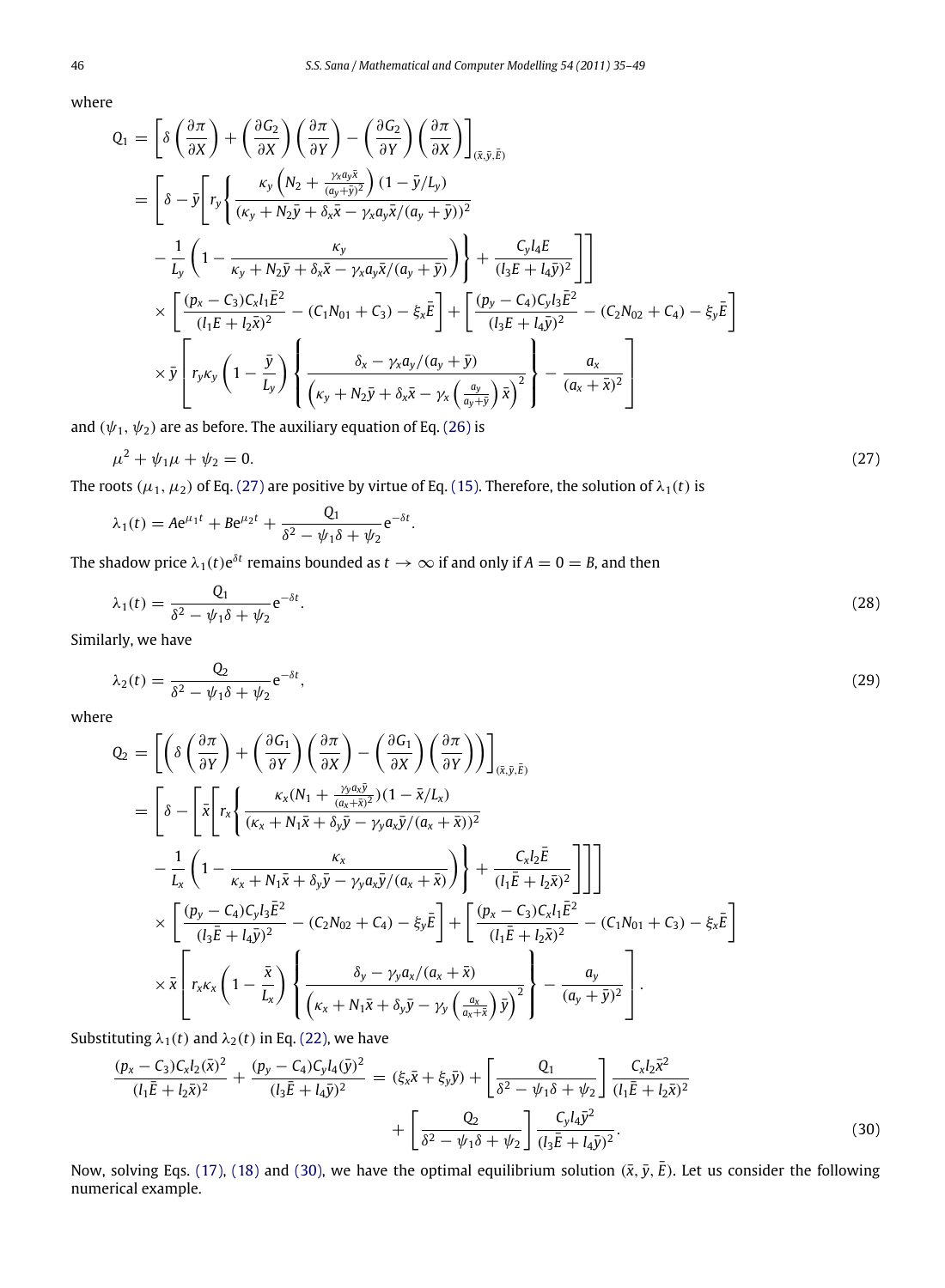<span id="page-12-1"></span>

**Fig. 5.** Phase portrait of [Example 3.](#page-12-0)

<span id="page-12-0"></span>**Example 3.** The values of the parameters in appropriate units are considered as follows:  $\kappa_x = 4$ ,  $\kappa_y = 4$ ,  $N_{01} = 1.5$ ,  $N_{02} =$ 1.5,  $r_x = 10.0$ ,  $r_y = 12.0$ ,  $C_x = 0.8$ ,  $C_y = 0.6$ ,  $L_x = 500$ ,  $L_y = 600$ ,  $a_x = 20$ ,  $a_y = 30$ ,  $\alpha_x = 0.2$ ,  $\alpha_y = 0.5$ ,  $\beta_x = 0.3$ ,  $\beta_y = 0.5$ 0.6,  $\gamma_x = 1.0$ ,  $\gamma_y = 1.0$ ,  $\tau_x = 6.5$ ,  $\tau_y = 7.2$ ,  $p_x = 100$ ,  $p_y = 75$ ,  $C_1 = 3.0$ ,  $C_2 = 2.0$ ,  $C_3 = 2.0$ ,  $C_4 = 3.0$ ,  $\xi_x = 0.5$ ,  $\xi_y = 0.5$ 1.0,  $l_1 = 0.2$ ,  $l_2 = 0.1$ ,  $l_3 = 0.3$ ,  $l_4 = 0.25$ . Then the optimal solution ( $\bar{x} = 426.22$ ,  $\bar{y} = 545.62$ ,  $\bar{E} = 32.67$ ) is a locally stable node as well as a globally stable node (see [Figs. 5](#page-12-1) and [6\)](#page-13-17) because the eigenvalues (−10.81, −08.09) are negative.

## **4. Conclusion**

The integration of poultry and fishery can increase the overall production intensity and provide economies on land, labour and water requirements for both poultry and fish. For example, the waste products of 1500 poultry can produce 10 metric tons (tonnes) of fish in one hectare of static water fish ponds without other feeds or fertilizers [\[39\]](#page-14-17). Poultry waste/litter contains more nutrients than other livestock wastes. Typically, it contains less moisture, fibre and compounds such as fish pond fertilizers. Much of the nutrient content of feed supplied to poultry is voided as excretory or faecal waste. These nutrients can be used as pond fertilizer to stimulate the production of natural food organisms such as phytoplankton and detritus. A variety of carp, shrimp and tilapia (*Oreochroms* Sp.) can grow rapidly on such natural feeds alone. Poultry litter can be used fresh, or after processing, to enhance natural food production in sunlit tropical ponds. Stable and high water temperature and sunlight ensure year-round growth of fish and their natural feeds. The tropics, where average temperatures remain above 25 °C, are ideal for culturing fish using poultry waste as a nutrient, although this practice also occurs in subtropical and lower-temperature ( $>$ 20 °C) climates during suitable periods of the year. Poultry processing byproducts such as chicken bones, intestines and whole carcasses have greater value as direct feeds and are normally used for higher-value fish species. In most poultry and fishery systems, poultry litter raised on balanced feeds gives the most nutrient-rich waste and produces the fish, but systems are frequently suboptimal, resulting in inefficient waste or space use. Poultry manure is used either directly on-site, through the siting of poultry houses over ponds, or after collection, storage and transport to the site of fish culture. Construction of a poultry house over a pond allows one to drop the waste directly in, saving labour costs. In the peri-urban, flood-prone land often used, the cost to fill land for poultry housing, and the opportunity cost of land itself, are reduced. The timely availability of replacement stock, veterinary support, and market demand may be critical to maintaining both poultry, and their waste, production. Higher loadings of waste necessitate water exchange or mechanical aeration to maintain dissolved oxygen. Overloading of poultry waste can also be avoided by housing poultry over concrete or earthen floors rather than directly over ponds and regular manual or mechanical collection and addition. This option may reduce construction costs considerably, and it also enables farmers to sell manure that is surplus to their requirements. The present model is a combined project of fishery and poultry. The motivation behind the concept is the use of deteriorated fish (mainly shrimp, small fish, low-valued fish, etc.) as the nutrient for poultry, and after conversion of poultry litter, the excreta of birds, dead birds and by-products of poultry processing can be used as a nutrient of the fishery.

From the analysis of the model, the following conclusions can be drawn.

- 1. The growth rates of fish and birds in poultry are considered as functions of available nutrients, environmental carrying capacity and volume of on-hand biomass simultaneously. Both species (fishery and poultry) are governed by the logistic law of growth, which is new in this literature.
- 2. The existence of local stability and global stability validates the model, and the phase portrait also shows that it is a stable node. This confirms the fact that the nutrients of fishery and poultry are interconnected.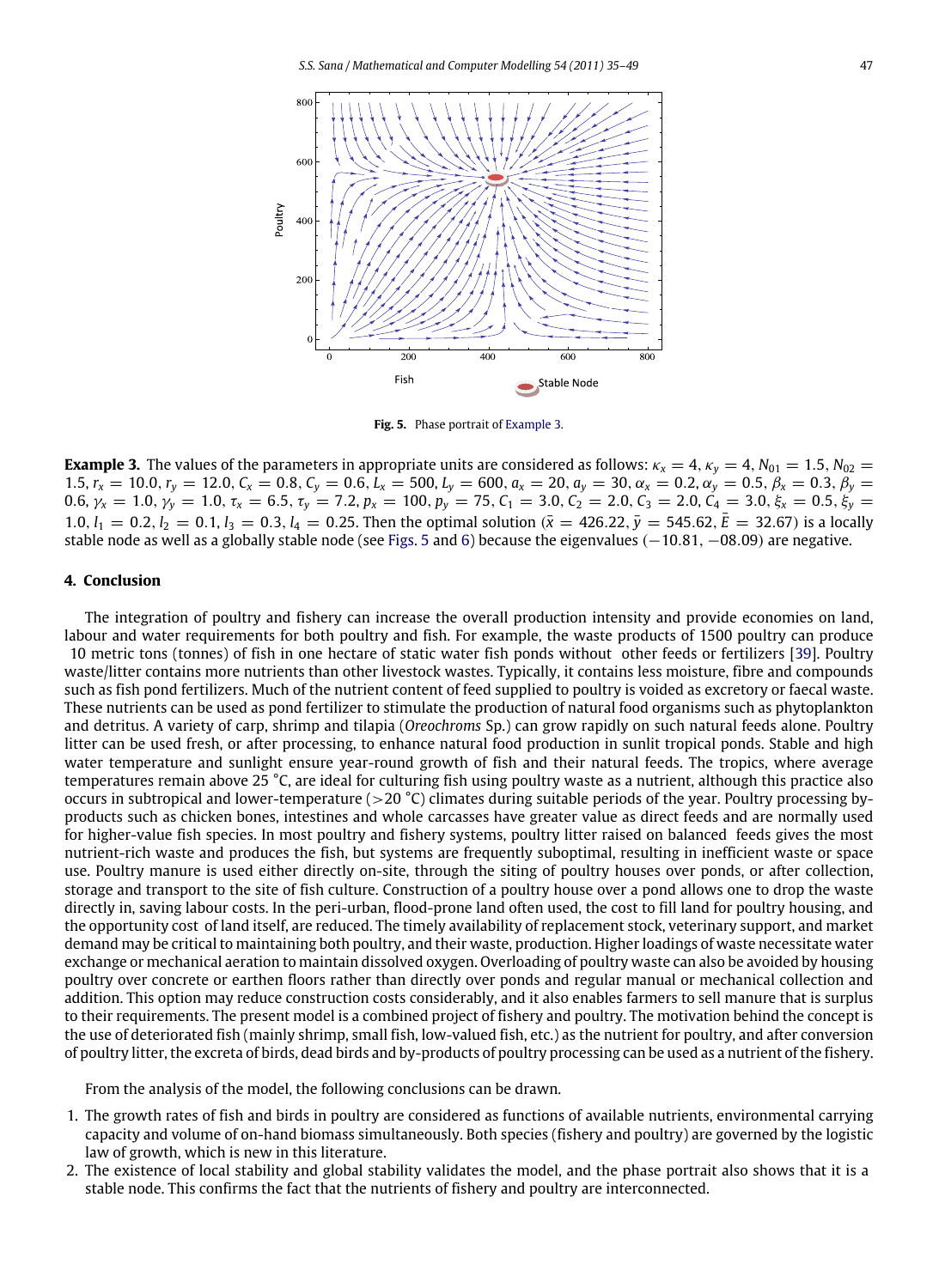<span id="page-13-17"></span>

**Fig. 6.** Global attractor of [Example 3.](#page-12-0)

- 3. The bionomic(biological as well as economic) equilibria of the exploited system has been established through a numerical example.
- 4. The optimal harvest policy is analyzed by invoking Pontryagin's maximal principle, subject to the state equations and the control constraints. The optimal equilibrium solution is obtained by a suitable and realistic numerical example.

The present model is unique in many ways. The unique features of the model are outlined below.

- (i) A relationship between the fishery and poultry is created through nutrients and common effort in the present article.
- (ii) The functions of growth rates of both species are new in the recent research works in this field.
- (iii) The concept of deterioration has been introduced to the dynamical systems.
- (iv) The concepts of inflation and time value of money of cost and profit parameters are considered in the present article.

Future extension of the present model can be done in many ways.

- The effect of time delay in the combined harvesting may be investigated in the present article. In general, delay differential equations build much more complicated dynamics than ordinary differential equations since a time delay could cause a stable equilibrium to become unstable, resulting in a fluctuation in the populations of the species.
- The age structure of both species with and without time delays with mature populations of harvesting is also an important characteristic to be considered.

#### **Acknowledgements**

The author greatly appreciates the editors and referees for their valuable and constructive suggestions to improve the article.

#### **References**

- <span id="page-13-0"></span>[1] C.W. Clark, Mathematical Bioeconomics: The Optimal Management of Renewable resources, Wiley, New York, 1976.
- <span id="page-13-1"></span>[2] C.W. Clark, Bioeconomic Modelling and Fisheries Management, Wiley, New York, 1985.
- <span id="page-13-2"></span>[3] G.F. Gause, La Theorie de la vie, Hermann, Paris, 1935.
- <span id="page-13-3"></span>[4] K.S. Chaudhuri, A bioeconomic model of harvesting a multispecies fishery, Ecological Modelling 32 (1986) 267–279.
- <span id="page-13-4"></span>[5] K.S. Chaudhuri, S. SahaRay, On the combined harvesting of a prey–predator system, Journal of Biological Systems 4 (1996) 373–389.
- <span id="page-13-5"></span>[6] D. Purohit, K.S. Chaudhuri, Nonselective harvesting of a two competing fish species: a dynamic reaction model, Journal of Computational and Applied Mathematics 2 (2007) 191–208.
- <span id="page-13-6"></span>[7] T. Das, R.N. Mukherjee, K.S. Chaudhuri, Bioeconomic harvesting of a prey–predator fishery, Journal of Biological Dynamics 3 (2009) 447–462.
- <span id="page-13-7"></span>[8] K.S. Chaudhuri, Dynamic optimization of combined harvesting of a two-species fishery, Ecological Modelling 41 (1988) 17–25.
- <span id="page-13-8"></span>[9] M. Mesterton-Gibbons, On the optimal policy for combined harvesting of independent species, Natural Resource Modeling 2 (1987) 107–132.
- <span id="page-13-9"></span>[10] G. Dai, M. Tang, Coexistence region and global dynamics of a harvested predator–prey system, SIAM Journal of Applied Mathematics 15 (1998) 193–210.
- <span id="page-13-10"></span>[11] M. Jerry, N. Raussi, A policy of fisheries management based on continuous fishing effort, Journal of Biological Systems 9 (2001) 247–254.
- <span id="page-13-11"></span>[12] S.K. Goyal, B.C. Giri, Recent trends in modeling of deterioration inventory: an invited review, European Journal of Operational Research 134 (2001) 1–16.
- <span id="page-13-12"></span>[13] S.K. Goyal, A. Gunasekaran, An integrated production–inventory–marketing model for deteriorating items, Computers & Industrial Engineering 28 (1995) 755–762.
- <span id="page-13-13"></span>[14] H.M. Wee, Deterministic lot-size inventory model for deteriorating items with shortages and a declining market, Computers and Operations Research 22 (1995) 345–356.
- <span id="page-13-14"></span>[15] H.M. Wee, Deteriorating inventory model with quantity discount, pricing and partial back-ordering, International Journal of Production Economics 59 (1999) 511–518.
- <span id="page-13-15"></span>[16] L.E. Cardenas-Barron, Observation on: economic production quantity model for items with imperfect quality, International Journal of Production Economics 67 (2000) 201.
- <span id="page-13-16"></span>[17] S.K. Goyal, L.E. Cardenas-Barron, Note on: economic production quantity model for items with imperfect quality—a practical approach, International Journal of Production Economics 77 (2002) 85–87.